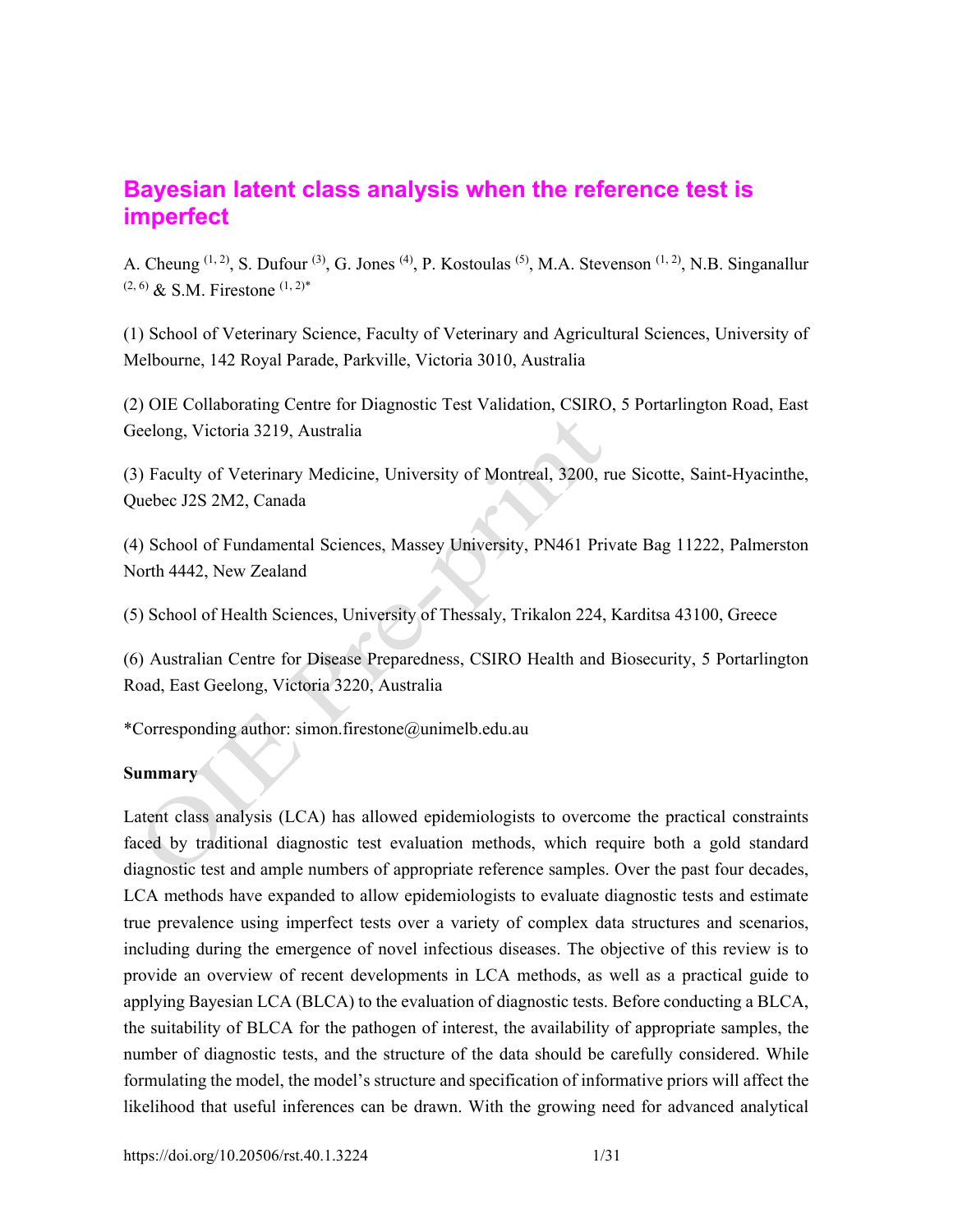methods to evaluate diagnostic tests for newly emerging diseases, LCA is a promising field of research for both the veterinary and medical disciplines.

### **Keywords**

Bayesian latent class analysis − Diagnostic test evaluation − Gold standard − Imperfect test – Prevalence − Sensitivity − Specificity.

## **Introduction**

In recent years, epidemiologists have increasingly applied the methods of latent class analysis (LCA) to evaluate diagnostic tests and estimate true prevalence with imperfect tests. Historically, the accuracy of a diagnostic test, as measured by the diagnostic sensitivity (DSe) and diagnostic specificity (DSp), was determined by comparison with a reference test, often referred to as a 'gold standard' (1, 2). However, in practice, a reliable reference test with known measures of test accuracy does not always exist. Furthermore, it is difficult to build sufficiently sized collections of specimens from individuals of known disease status that are representative of the individuals that will be tested under field conditions. In such cases, when only an imperfect reference test or insufficient numbers of appropriate reference samples of known disease status are available, LCA can be used to draw inferences on test accuracy and disease prevalence (3, 4, 5, 6, 7). The original application of LCA (8) used maximum likelihood estimation. However, subsequently, Bayesian approaches (7) have become increasingly popular.

In a Bayesian LCA (BLCA) approach, an individual's true infection status is assumed to be unobserved, and hence 'latent'. Instead of individuals being explicitly classified as 'infected' or 'uninfected', each individual is assumed to have a probability of infection, given the combination of an observed diagnostic test outcome, knowledge of the accuracy of the tests used (e.g. DSe and DSp) and prior knowledge of disease prevalence in the populations of interest (7). In other words, prior information about the variables to be estimated (e.g. DSe or DSp) is combined with observed data (e.g. diagnostic test outcomes) to obtain a posterior distribution of the variable, which is the updated belief of the variable's true value (3). Thus, knowledge of the true disease status of the sampled individuals is not required to infer measures of test accuracy or prevalence in the populations of interest.

An overview of methods for estimating diagnostic test accuracy with an imperfect reference test was last published in 2005 by Branscum *et al.* (3). Since then, new statistical methods have been developed. In this review, the authors present an updated overview of the literature on the application of LCA methods when using an imperfect reference test, as well as a practitioner's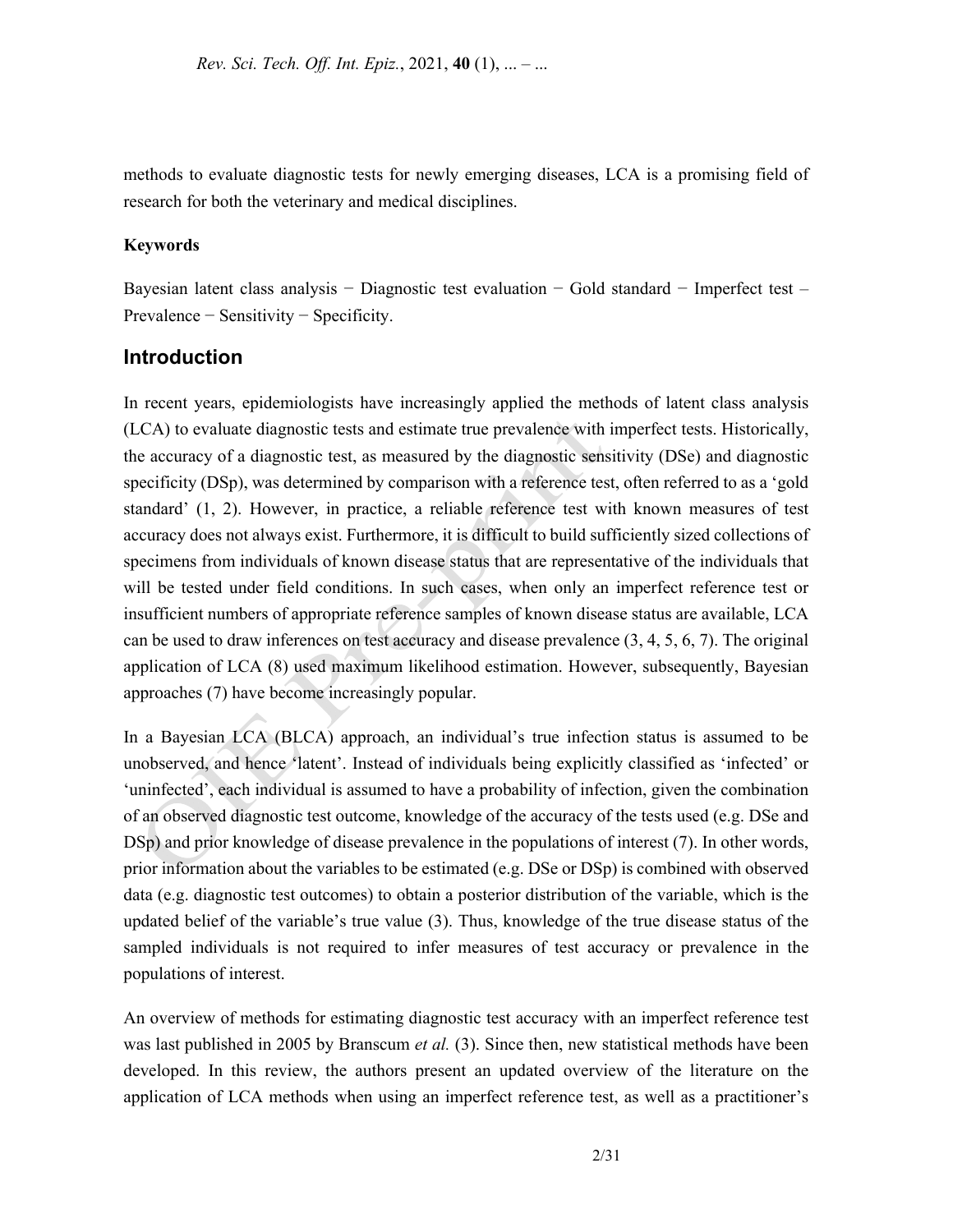overview of technical considerations when applying a BLCA approach, with reference to online tools and code repositories.

## **A short literature review on latent class analysis**

To illustrate the development and adoption of LCA methodologies when an imperfect reference test is used, a search was conducted with the Web of Science search engine and PubMed database, using 'rwos' (9) and 'pubmedR' (10) with a query targeting the methodology (latent AND class) and intended usage (diagnos\* OR test\* OR prevalence OR incidence). This search query was applied to titles, abstracts, author keywords, and Keywords Plus® in the Web of Science search engine and to titles and abstracts in the PubMed database. Duplicates were removed from the results which were then analysed, using 'Bibliometrix' (11). All analyses were conducted in the statistical computer language R (12). Because of the inconsistent use of the term 'latent class' during the early period of this field of research, a few key references were added to the search results, based on a manual search of the bibliographies of key reviews.

Hui and Walter (8) proposed the first identifiable LCA model to determine test accuracy (e.g. DSe and DSp) and true prevalence using two imperfect tests applied to two populations with different disease prevalence. A model is considered identifiable when the data are sufficient to identify the unknown parameters, such as DSe, DSp, prevalence of disease in the studied populations, and any correlation between dependent tests. When a model is identifiable without the need for informative prior information, it can, in theory, be used within either a frequentist (8) or Bayesian statistical framework (7). Although Hui and Walter were the first to present an LCA model, the term 'latent class' was not used to describe this type of model until 1985 by Kaldor and Clayton (13).

A key methodological tool that expanded the usage of Bayesian statistics was the introduction of Gibbs sampling (14), which employed simulations to solve the complex integration procedures required for a full Bayesian analysis. The first 'mainstream' Bayesian statistical software package implementing Gibbs sampling, WinBUGS, was released in 1997 and allowed the user to specify the likelihood for the data, and the prior distributions for each parameter in the model to be estimated (15). The mathematical form of the posteriors was then derived from the software. With WinBUGS, the Hui−Walter model could be estimated in a Bayesian framework without requiring advanced statistical or computer programming skills. Since the release of WinBUGS, other statistical software packages based on this approach (e.g. JAGS, OpenBUGS) were developed. More recently, integrated nested Laplace approximation (INLA) has been used as an alternative to Gibbs sampling, which can be computationally slow for highly complex models (16).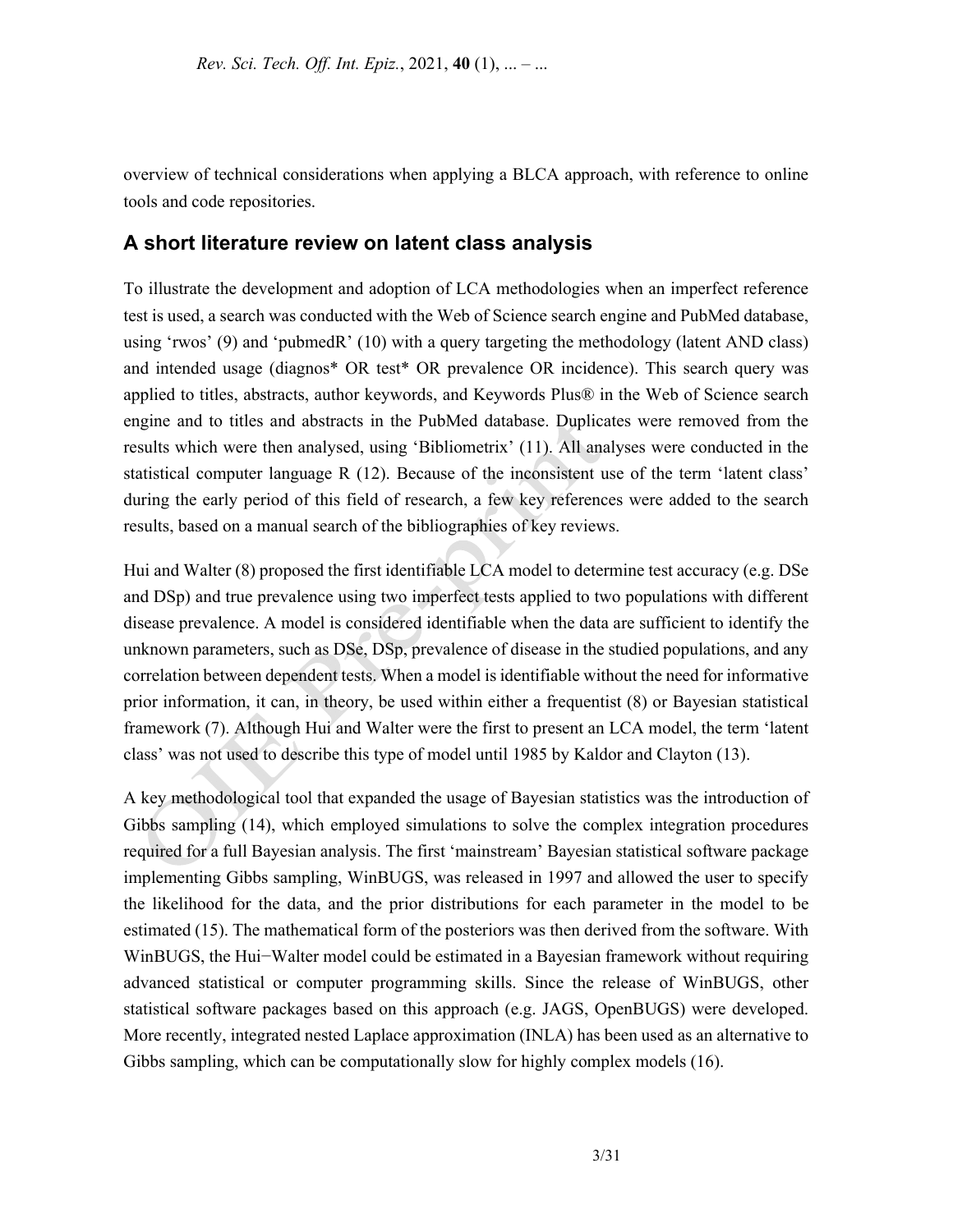A key assumption of the Hui−Walter model is that the diagnostic tests under evaluation are independent and conditional on the true disease status of an individual. This means that, given the true status of an individual (infected versus uninfected), knowledge of whether test A yields a positive result provides no information on the likelihood of test B being positive as well. However, this assumption is quite difficult to justify in most diagnostic testing scenarios, especially for tests that detect similar biological mechanisms of change in the body as an indicator of the presence of disease, such as two tests detecting antibodies or two tests targeting nucleic acid sequences. In 2001, two groups proposed LCA models that relaxed the assumption of conditional independence of the diagnostic tests under evaluation by modelling conditional dependence between tests using covariance terms between the tests (17, 18). These more complex BLCA models allowed for more accurate and appropriately precise estimations of diagnostic test accuracy.

After the relaxation of the conditional independence assumption, further studies adapted LCA models to expanded data structures. For instance, the original Hui−Walter model, which used two populations with distinct prevalence, was expanded to estimate disease prevalence and diagnostic test accuracy in more than two populations, each with distinct prevalence (6). Similarly, Branscum *et al.* (3) presented a model for up to three dichotomous diagnostic tests, including two conditionally dependent tests. Several papers also presented methods for receiver operating characteristic (ROC) curve estimation, and cut-off determination for tests with continuous rather than dichotomous outcomes (19, 20, 21, 22, 23, 24, 25).

The hierarchical model proposed by Hanson *et al.* (26) was another important development in LCA for expanded data structures, especially for animal health diagnostics. This paper proposed a class of LCA models for studies with several exchangeable populations (e.g. several herds), each with a different disease prevalence. With hierarchical LCA models, the cluster- or herd-level disease prevalence distribution was modelled, rather than the disease prevalence within each studied population. Instead of providing an overall prevalence for the whole population, researchers could determine which levels of the hierarchy were infected and, within those levels, the proportion of infected units (Fig. 1). This model was more computationally efficient for complex data structures and also provided useful insights from a disease control perspective.

After the development of the hierarchical model, new studies implemented LCA models with random effect terms to account for complex hierarchical data structures, such as hierarchically clustered samples (27, 28), and mixed models with fixed and random effects influencing prevalence (29) and even DSe (30).

Latent class analysis has also been used to estimate prevalence and diagnostic accuracy using pooled testing. In 1999, Johnson and Pearson (31) presented a Bayesian approach to estimate the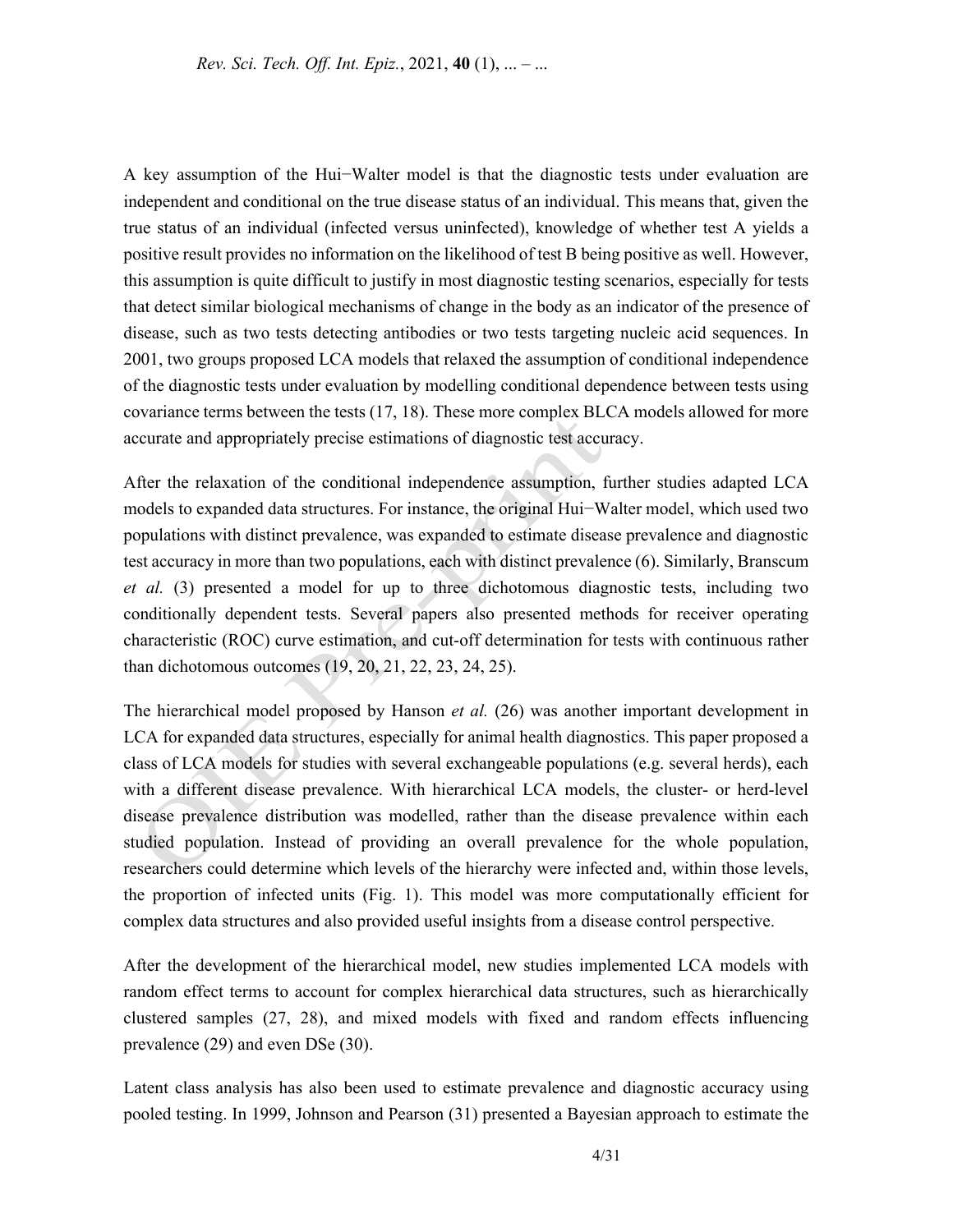diagnostic accuracy of pooled tests. This model was expanded in 2006, using a hierarchical framework to account for varying DSe and DSp when applying the test to individuals rather than pooled samples (32). Finally, Dhand *et al.* (33) presented a model that allowed for not only an imperfect pooled test, but also variations in pool sizes.

As the adoption of LCA continued to grow, the World Organisation for Animal Health (OIE) *Manual of Diagnostic Tests and Vaccines for Terrestrial Animals* endorsed the use of LCA models for evaluating the performance of a new diagnostic assay when the use of a gold standard test was not possible (34). As a result, many publications have implemented BLCA to evaluate imperfect diagnostic tests for emerging and re-emerging infectious diseases, including COVID-19 (35, 36, 37), foot and mouth disease (38, 39), African swine fever (40) and highly pathogenic avian influenza (41). To provide guidance for researchers implementing these methods, Kostoulas *et al.* (42) proposed a set of guidelines on reporting test accuracy when using BLCA.

These developments have promoted the uptake of LCA methodologies for evaluating diagnostic tests or estimating disease prevalence across various disciplines. A few, mainly methodological, articles were produced annually between 1980 and 2000 (Fig. 2). The annual publication of articles has increased since 2000, with more than 270 papers published each year since 2017. At the time of analysis, articles on LCA were published in a total of 1,914 different journals, with the largest number of publications in *PLOS One* (*n* = 147), the *Journal of Affective Disorders* (*n* = 77), and *Preventive Veterinary Medicine* (*n* = 76) (Fig. 3). Among the 25 journals with the most publications on LCA of diagnostic tests, those appearing most often were journals in the fields of psychiatry, psychology or behavioural science (*n* = 16 journals), followed by general medical, epidemiological and microbiology journals  $(n = 6)$ , and, finally, by biostatistical  $(n = 2)$  and veterinary journals  $(n = 1)$ . Biostatistical and veterinary journals were, however, early adopters of the LCA methodology, with substantial numbers of publications in biostatistical journals in the 1990s, and in veterinary journals from 2000 to 2005 (Fig. 3). Despite the common need across disciplines to estimate diagnostic test accuracy and disease prevalence without a gold standard test, this clear differential uptake over time between the medical and veterinary fields may be due to early affiliations between the biostatisticians who developed LCA and veterinary epidemiologists in the application of LCA for diagnostic purposes (1, 5, 6).

## **The application of Bayesian latent class analysis when the reference test is imperfect**

In this section, the key technical considerations in a BLCA are examined, with reference to recently published studies. The aim of this section is not to replicate the statistical background, as this is well covered elsewhere (3, 43), or to advise on reporting and appraisal. For this, readers should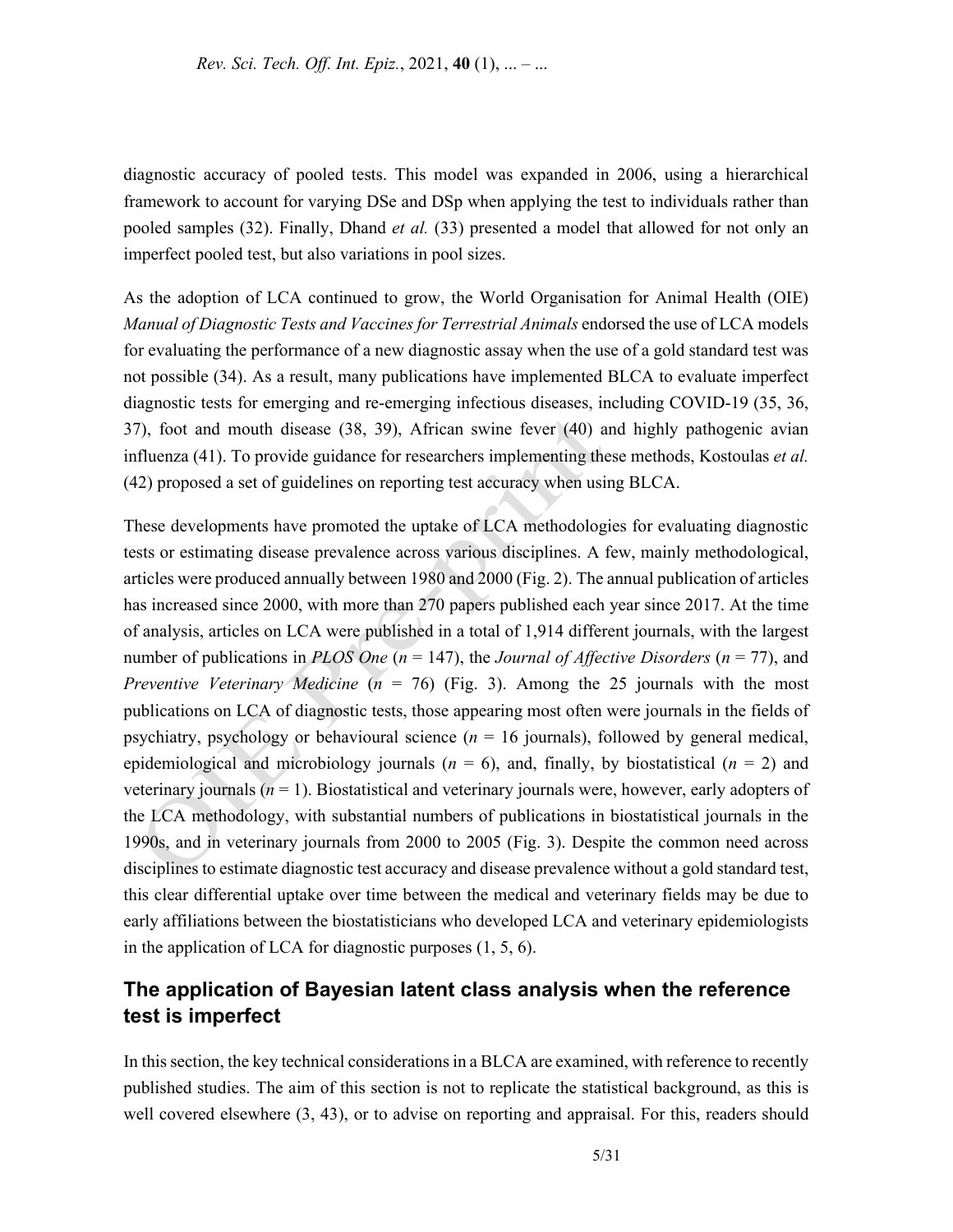refer to the STARD−BLCM (42). Rather, the aim is to present a practitioner's guide to conducting a BLCA with referenced examples. The interested reader is encouraged to refer to tools and tutorials in the 'Supplementary materials' (S1 and S2). Key considerations when planning a BLCA with an imperfect reference test are detailed in the following sections.

### **Suitability of Bayesian latent class analysis**

Certain scenarios are more well suited for BLCA, since the designation of true disease status, as measured by the latent variable, depends on the nature of the tests under evaluation, the timing of shedding of the disease agent, and the qualities of the host immune response. For instance, in studies comparing polymerase chain reaction (PCR) assays with antibody assays, the PCR assay detects nucleic acid, a marker of pathogen shedding, whereas the antibody assays detect immunological responses to pathogen exposure. Therefore, the 'true disease status' defined and inferred by the model corresponds to individuals whose infections have progressed enough for shedding of the agent to be detected by PCR, while also possessing detectable levels of antibodies (44).

Furthermore, diseases characterised by a relatively short or intermittent shedding period may be difficult to detect by PCR, leading to problems in establishing a consistent latent variable definition and a narrowing of the infection window detected under the LCA model (45). Finally, because certain antibodies, particularly immunoglobulin G (IgG), can persist for long periods of time during convalescence, a positive result from an antibody assay does not always reflect 'true infection status' (46).

Latent class analysis models are ideal for infections that either involve long periods of shedding or that elicit immune responses that occur over most of the infection period. On the other hand, with acute infections, selecting the tests to be evaluated and subsequent definition of the latent variable should be undertaken cautiously and with appropriate consideration of the purpose of the test, the disease and the sampling context (42). Referencing a diagnostic window figure that compares the variation over time in detection of the agent across different diagnostic tests, as shown in Figure 1 of King *et al.* (47), in Figure 6 of Marmion (48), and in Sethuraman *et al.* (49), may help to determine whether BLCA would suit the diagnostic tests and disease of interest.

### **Objectives of the analysis**

The most common objectives of studies involving BLCA with an imperfect reference test are to evaluate the diagnostic performance of one or more tests (50, 51) or to estimate prevalence in defined populations (52, 53). Such studies rely on a well-characterised typical model structure and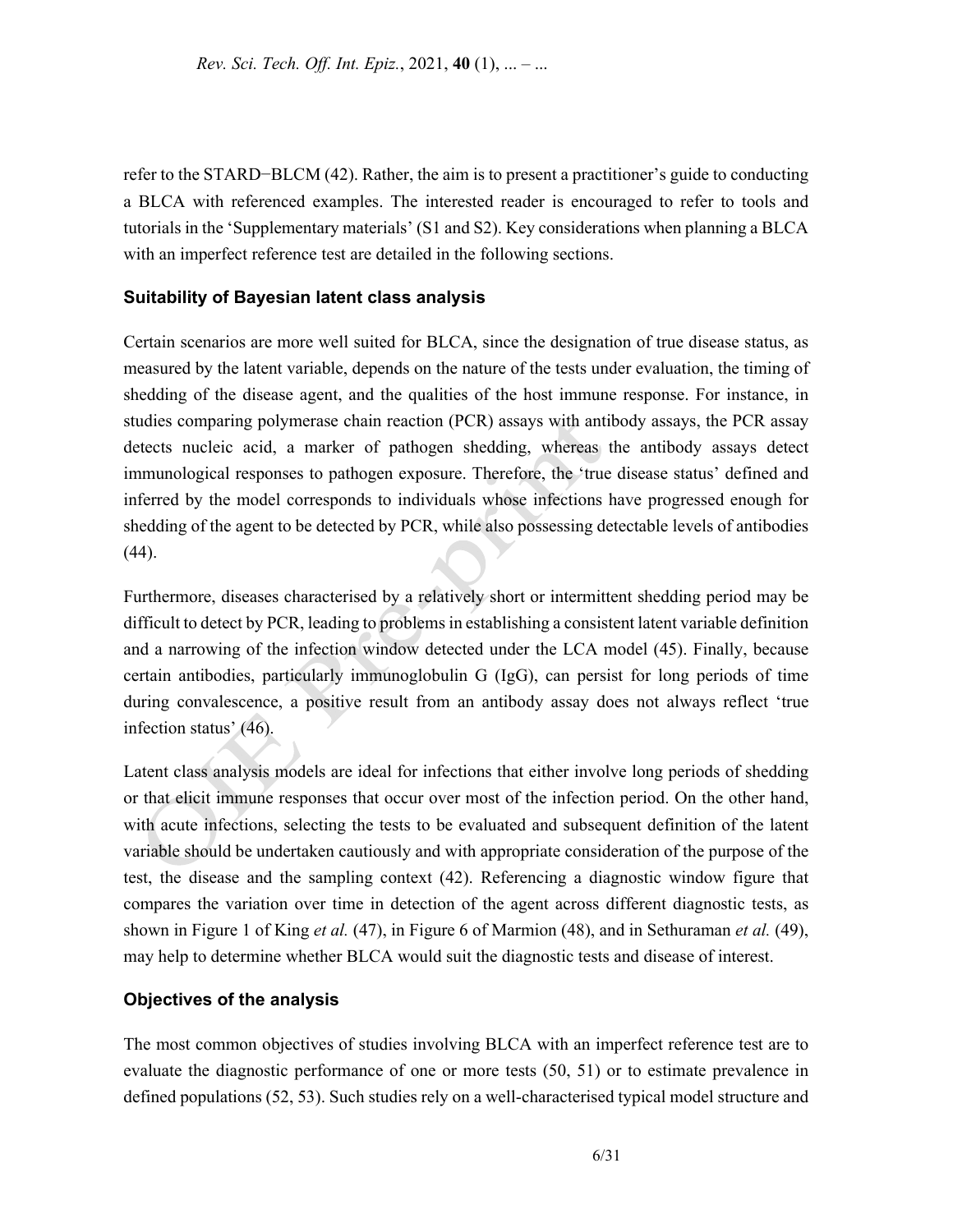a relatively standard data set of samples from individuals in populations tested with one or more diagnostic tests. Pooled samples require a more complex data structure and model. Further objectives may include the evaluation of risk factors for disease (54), estimating attributable fractions (55, 56), and demonstrating freedom from infection in a population (57). The unit of interest may also be the herd or flock rather than the individual animal, especially when using aggregate samples such as bulk tank milk samples, pooled tissue or swab samples (33), or when data are only available in an aggregated form (58).

### **Availability of appropriate samples and sample size**

When evaluating whether tests are fit for purpose, a key consideration is that the sampled animals are representative of those for which the test will be used. Ideally, samples should be collected specifically to meet the study's objectives and derived from populations in which some prior information on disease prevalence is available. If sample sizes are limited, such as during the emergence of a new infectious disease, repeated testing of the same animals may be required. The data may also include other forms of hierarchical clustering, such as multiple animals being sampled from the same farms (59), which will influence model selection as described in 'Organisational structure of the data and clustering', below. Studies based on convenient samples from animals that do not typify the range of disease states naturally occurring in the target population, such as experimentally infected animals or samples only from animals with severe disease, should be considered cautiously. Further recommendations are available on appropriate sample collection and handling (60).

Sample size considerations for BLCA are similar to those for studies that estimate population proportions (e.g. prevalence) and include:

- the expected proportion(s) (e.g. the estimated true population prevalence)
- the desired degree of precision of the parameters to be estimated (e.g.  $\pm 1\%$ , 2% or 5%)
- the level of confidence (typically  $95\%$  or  $99\%$ )
- any complexities of the study design, such as clustering.

A table has been provided by the OIE to simplify these considerations (2). For studies that intend to estimate both DSe and DSp, the minimum sample size should be calculated separately for each and summed. Numerous online tools are available that provide such estimates for a full range of inputs (https://shiny.vet.unimelb.edu.au/epi/sample.size/). These tools can also be replicated in R using the functions *epi.sssimpleestb* and *epi.ssclus1estb* from the package 'epiR' (61). Bayesian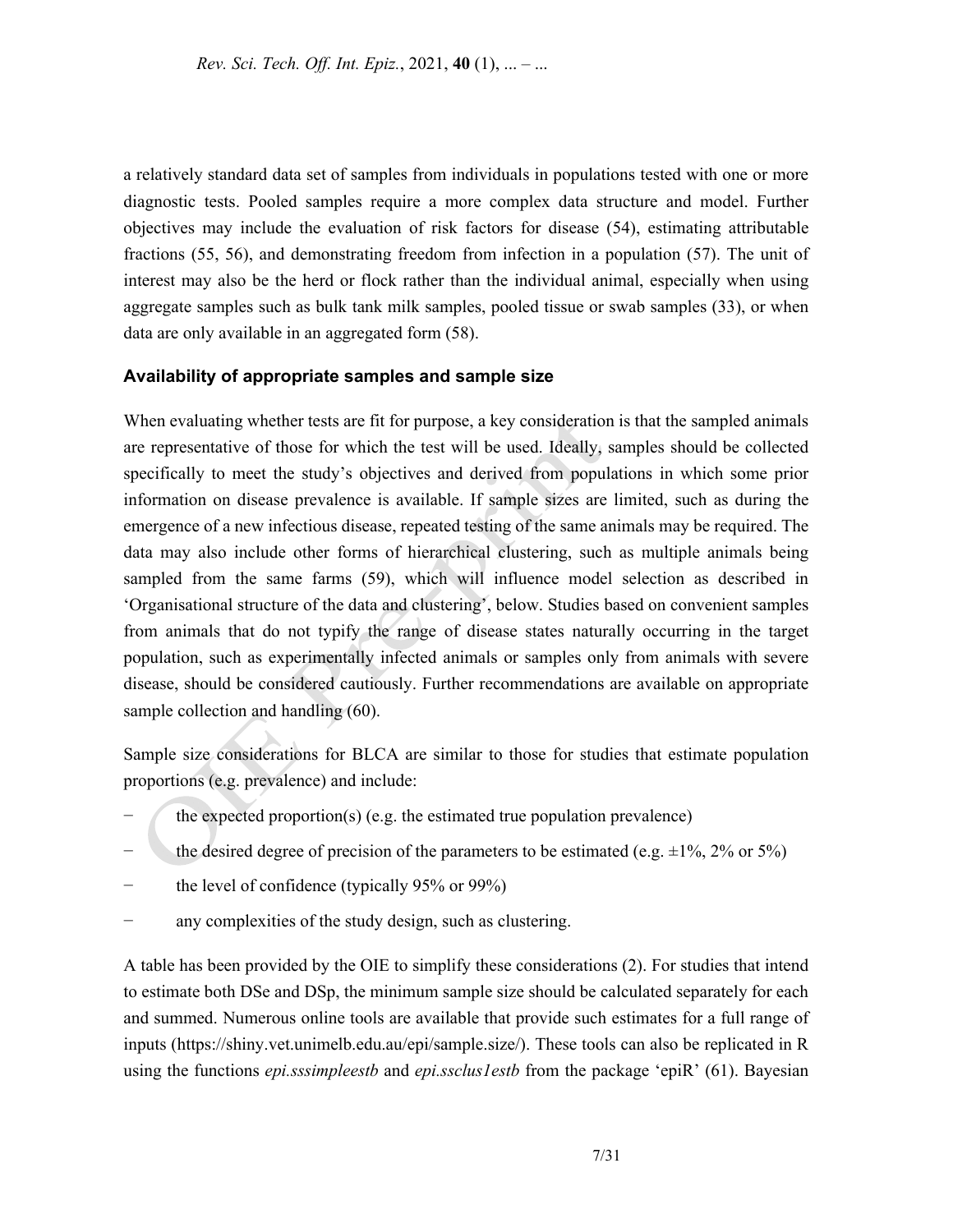approaches have also been developed to calculate the sample sizes necessary for studies that estimate diagnostic test accuracy (62).

### **Number of tests to be used**

The number of tests to be used depends on the availability and costs of suitable tests and whether the model is identifiable (covered in 'Model structure and selection', below). Where practicable, tests with repeatable, robust, manufacturer-specified protocols should be used. In some instances, previously validated tests may be used alongside tests that are being evaluated in the target population for the first time. In this case, peer-reviewed published information on the specifications of the previously validated tests can inform prior specification. In particular, the prior(s) relating to disease prevalence in the population(s) can be informed by this peer-reviewed information (see 'Prior elicitation and parameterisation', below).

## **Organisational structure of the data and clustering**

Under a typical model structure, when  $k$  (tests) are evaluated for  $p$  (populations), the data required are  $k \times k$  tables per population, each comprising complete test outcome data from independent samples (i.e. without repeated sampling of individuals, clustering or any other non-independence). The choice and number of populations is informed by considerations of model identifiability, the availability of appropriate prior information and the feasibility of data collection.

When the unit of interest is a herd or other collective entity, such as that described by Su *et al.* (63), data should be in an aggregated 'long format', with one row per herd comprising *n* tests per herd,  $k \times k$  table components in additional columns, and any further herd-level covariates under consideration. Sample code is provided in the supplementary materials of Wood *et al.* (64). This code also incorporates random effects to account for clustering by region. A long-format data structure is also used in models with repeated measures, with one row per observation, with a unique identifier per individual or other unit of interest to fit a random effect.

## **Model structure and selection**

Typically, for a BUGS family statistical package, such as WinBUGS or OpenBUGS, the analysis code includes specification of the following:

the model form for the data (often multinomial or binomial)

 Hui and Walter (8) equations for the relationship between the latent class and the observed data (apparent prevalence  $k \times k$  tables for each population under consideration)

prior probability distributions, which may incorporate further complexity, such as mixture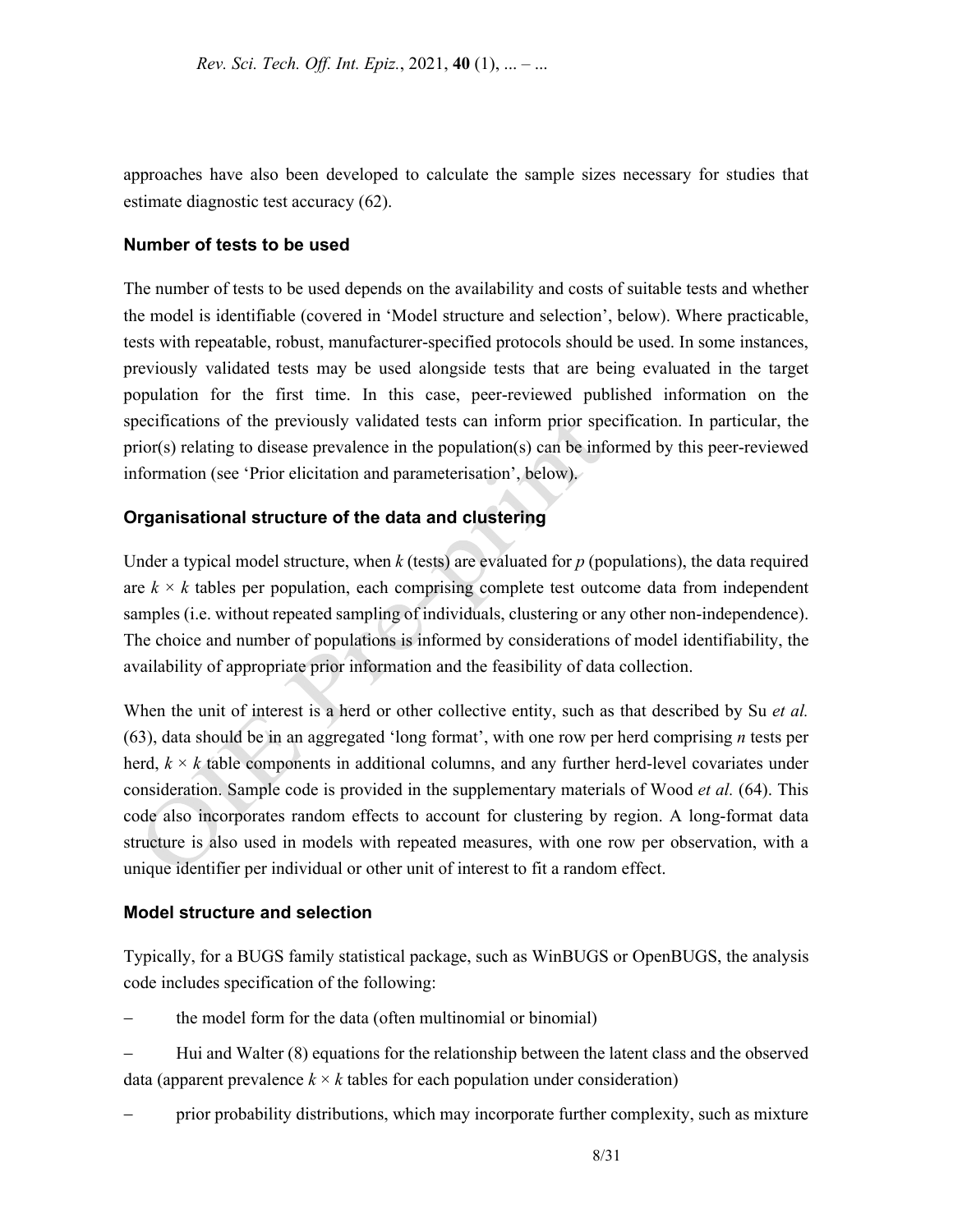distributions in the prior specification of true prevalence for certain populations, to allow for disease freedom (i.e. zero prevalence) (65) or a logit function for the true prevalence, which allows for the inclusion of fixed and random effects (45, 64)

 any outputs calculated based on inferred distributions, such as Youden's index, likelihood and odds ratios for any risk factors considered as fixed effects, and predicted probabilities, such as the prevalence within a randomly selected herd or the probability of disease freedom at a specified prevalence (see sample code in Wood *et al.*) (64)

the data

 a call to execute the BUGS program with control parameters, such as the number of chains, the number of Markov chain Monte Carlo (MCMC) iterations per chain, parameters to monitor, and initialising values for each unobserved parameter for each MCMC chain

 model diagnostics to check that the model specification, model fit, chain length, convergence, and posterior probability distributions are appropriate to draw inferences from the model.

Several options are available for formulating the BLCA model. The Dendukuri−Joseph (DJ) model is a popular and highly generalisable model structure that accounts for conditional dependence between multiple diagnostic tests, with constraints proposed on covariance terms based on the inferred test sensitivities and specificities (see 'Supplementary materials, S1') (17). A key assumption of the DJ model structure is that the DSe and DSp are constant across the populations under consideration. Examples of how this assumption has been addressed are provided by Kostoulas *et al.* (42).

The DJ model has since been extended to include three or more tests (66, 67, 68). However, a 'fully saturated model', with every covariance term between every test, is rarely justified or feasible. Given diminishing interpretability with higher-order covariance terms, a more parsimonious approach is to consider only pair-wise covariance terms between tests. Thus, a natural starting point for model selection is a 'pair-wise saturated model', followed by a comparison of the model's fit and support for inclusion of each covariance term based on the deviance information criterion (69) and the marginal posterior estimates of each term.

## **Model identifiability**

A model is considered identifiable if it is possible to infer the true values of all of the unknown parameters after obtaining a sufficiently large number of observations from the model. For a BLCA model to be identifiable, the number of degrees of freedom (*df*) provided by the data must be more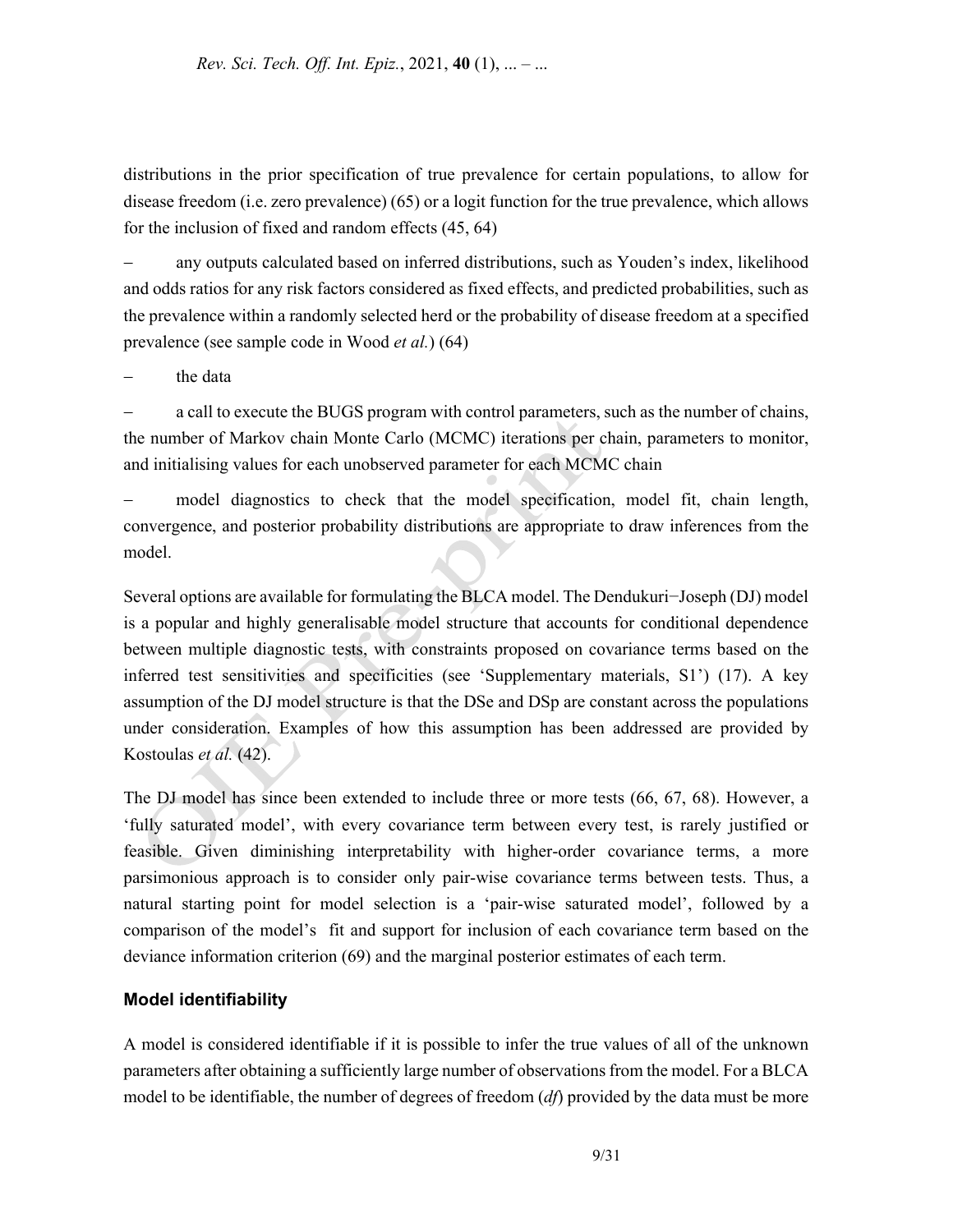than or equal to the number of model parameters (*np*). This condition does not guarantee model identifiability, as identifiability also depends on the algebraic structure of the model (43).

If the model is not identifiable, the inclusion of informative priors can enable useful inferences to be drawn. The *df* and *np*, and thus model identifiability and ability to draw useful inferences, depend on the number of tests (*k*) and populations (*p*) under consideration (Table I). Increasing the number of tests or populations may not create any additional advantages in terms of the identifiability of the model but may improve precision around estimates of test accuracy.

Study designs that are highly likely to provide identifiable models, given sufficient data, include the following:

 two independent tests considered for two populations, each with distinct prevalence. The data for each population's test results can be represented as a  $2 \times 2$  table, each with 3 *df* (total *df* = 6 across both populations). There are 6 *np* in total (two sensitivities, two specificities and two true prevalences,  $\pi_l$  and  $\pi_2$ );

three independent tests in one population. The results comprise a  $2 \times 2 \times 2$  table, so  $df = 7$ and  $np = 7$  (three sensitivities, three specificities and one true prevalence,  $\pi$ ).

Study designs that are prone to non-identifiable models, and thus require careful specification of informative priors to enable useful inferences to be drawn, include the following:

one test implemented in *p* populations, where  $df = p$  and  $np = p + 2$ , given that the sensitivity and specificity of the test is to be inferred, along with the true prevalence in each population  $(\pi_p)$ ;

two dependent tests applied to three populations. The results comprise three  $2 \times 2$  tables, so  $df = 9$  and  $np = 9$  (two sensitivities, two specificities, two covariance terms and five prevalences). Although, in this case,  $df = np$ , the model is not identifiable due to the algebraic structure of the model (43).

In a frequentist analysis, an 'identifiable' model will yield two solutions: if one solution is (Se, Sp,  $\pi$ ), the other is (1 – Sp, 1 – Se, 1 –  $\pi$ ), corresponding to an interchange of the latent classes (infected versus non-infected). In practice, a test is expected to have  $Se + Sp > 1$ , thereby identifying which of the two solutions is appropriate.

For non-identifiable models, a frequentist analysis is not possible and would require that the values of some parameters be fixed (e.g. assume a perfect DSe or DSp) to obtain an identifiable model. However, a BLCA with informative priors for at least some of the parameters will allow inferences to be made, even in a non-identifiable model. In this case, since the posteriors depend heavily on the specified priors, a wise choice of priors is imperative, and a thorough sensitivity analysis under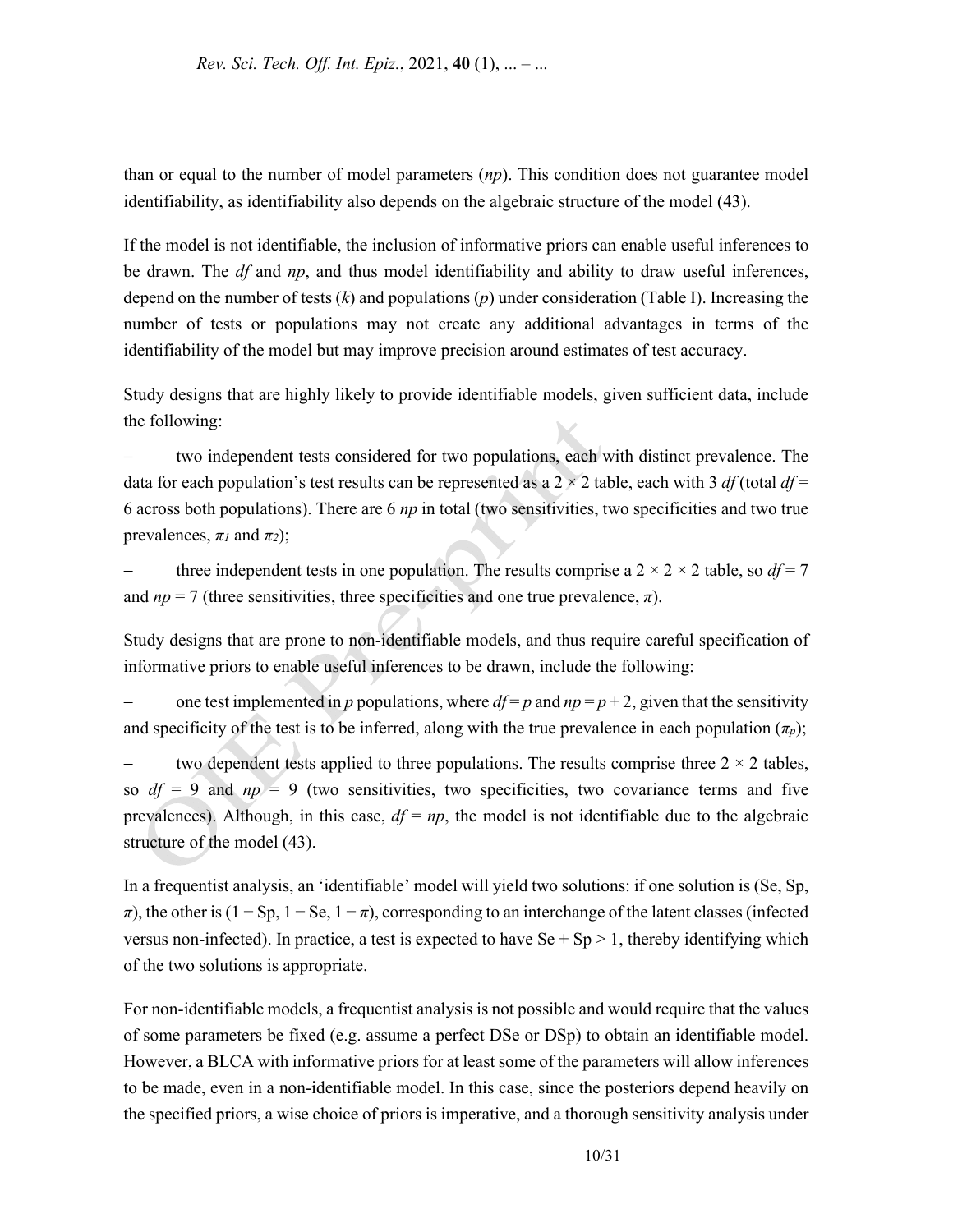various combinations of prior specifications should be performed and presented. Care must also be taken to ensure convergence, since this is typically much slower to be achieved than in identifiable models (see 'Prior elicitation and parameterisation', below, and 'Supplementary materials, S1').

## **Prior elicitation and parameterisation**

An essential part of BLCA is the specification of informative priors, which should be based on expert opinion or the relevant published literature. Priors consist of probability distributions around a specified value that describe one's belief about a variable of interest. When eliciting a prior from an expert, key information to gather includes the most likely value (mode) of the parameter and the probability (typically 95%) that the parameter is greater than or less than another specified value. The source of information from prior elicitation, though relevant to the data at hand, must also be independent of the data.

A further consideration in prior specification is the strength of the priors relative to the data. If highly precise priors are specified, or only a small sample size is available, then the posterior distribution will be mostly informed by the priors rather than the data. For this reason, if the priors provided by experts are too narrow, they can be widened before their inclusion in the model. 'Noninformative' priors, which can also be referred to as 'reference' priors, include flat priors, vague priors or diffuse priors (70). Flat priors are uniform distributions with equal probability density across the range of supported values.

When model identifiability limits the use of flat priors, vague priors centred on the modes of previous prior specifications can be considered with at least double the level of uncertainty (i.e. half the precision) in the prior specification. However, informative priors are preferred because a BLCA with informative priors for at least some of the parameters will allow inferences to be made, even in a non-identifiable model. As a result of the varying strengths of possible priors relative to the data, the posterior distribution of each inferred parameter should always be compared to its prior (see 'Supplementary materials, S1'). A sensitivity analysis of the influence of using different priors is recommended (42).

Several software packages assist in the derivation of prior distributions from existing scientific information or elicitation from experts. The R package 'PriorGen' translates beliefs into prior information formulated as beta and gamma distributions, based on the disease prevalence and the DSe and DSp of the diagnostic tests, and can even be applied to hierarchical models (71). An online implementation of the original BetaBuster (70) tool to parameterise beta distributions with elicited values based on these inputs is also available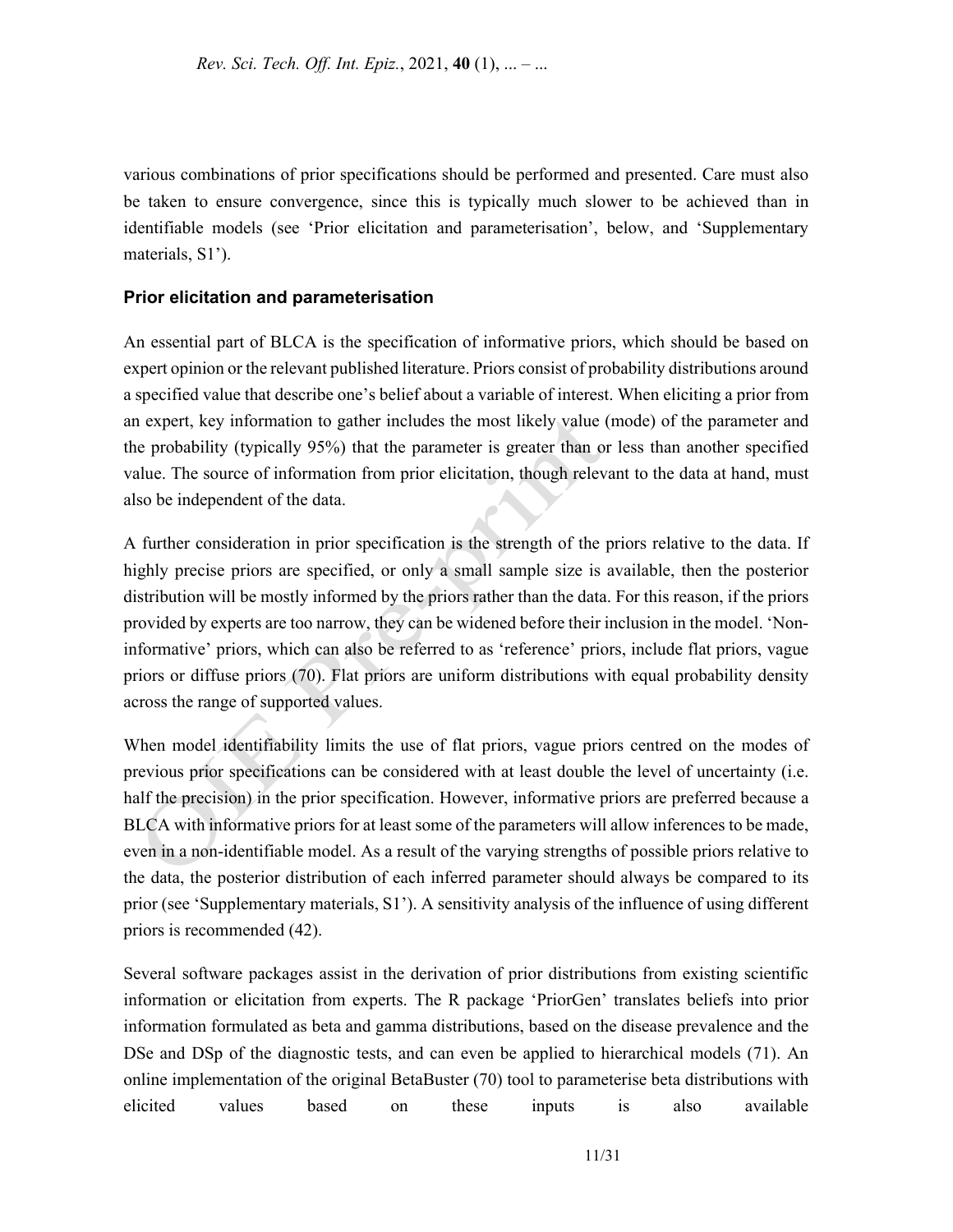(https://shiny.vet.unimelb.edu.au/epi/beta.buster/), with the corresponding function *epi.betabuster* in the R package 'epiR' (61).

## **Markov chain Monte Carlo convergence diagnostics and inference**

When a BLCA is fitted using MCMC, multiple chains should be run, initiated from distinct and independent plausible values to assess convergence (73). Any inference on the joint posterior distribution should be made only on sections of the chains after convergence is achieved. Convergence can be assessed by using the Gelman and Rubin statistic (74) and by visual inspection of the chains (42). Chain diagnostics such as autocorrelation plots and density distributions for each parameter can be checked for unimodality (see 'Supplementary materials, S1'), using the R packages 'coda' (75) and 'mcmcplots' (76)

Such chain diagnostics inform how much of the start of each chain should be discarded, which is termed 'burn-in', and whether the number of iterations is sufficient to achieve reasonable, effective sample sizes (ESSs) for each inferred parameter. If there is considerable autocorrelation for certain parameters, then chains may need to run for longer to achieve an appropriate ESS. After the burnin is discarded, converged chains can be combined and final estimates presented, based on medians and other quantiles of the joint posterior distribution (i.e. the 95% posterior interval or PI). The R package 'HDInterval' enables straightforward estimation of the highest (posterior) density intervals (77).

## **Concluding recommendations**

The purpose of this review was to present an updated overview of the development of LCA methods over the past few decades and to provide a brief guide on how BLCA methods can be applied to diagnostic test evaluation. Although LCA methods were first introduced by Hui and Walter (8), the sheer volume of studies published over the past few years indicates that LCA is a rapidly evolving field of study. Areas of future study in LCA methods include the implementation of LCA within increasingly complex data structures, such as hierarchical structures with repeated measures.

In conclusion, the authors recommend the implementation of LCA to evaluate diagnostic tests either when there is no gold standard reference test or there are not sufficient numbers of appropriate reference samples of known disease status. Taking into account the key considerations detailed in this review, epidemiologists can use imperfect tests not only to draw inferences on test accuracy, but also to estimate the true prevalence of a disease. With the growing need for advanced analytical methods to investigate newly emerging diseases, LCA provides a promising avenue of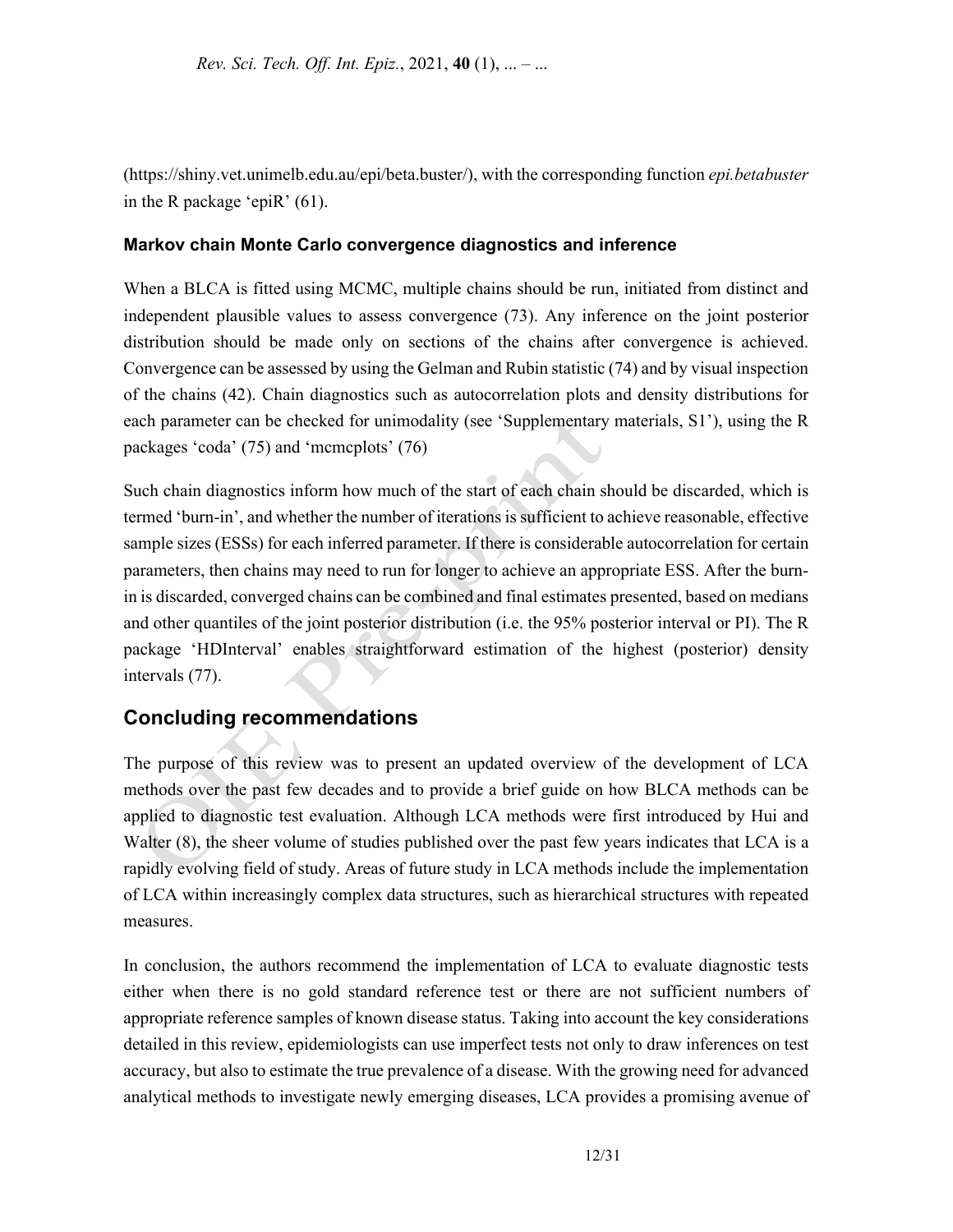research in both the veterinary and medical fields. Readers interested in the use of BLCA in animal health can refer to a recent publication by Johnson *et al.* (78), which provides a sequential analysis of the swine toxoplasmosis data referred to in 'Supplementary materials, S1'.

## Acknowledgements

The authors would like to thank Professor Cord Heuer of the Epicentre at Massey University, New Zealand, and Professor Ian Gardner of the University of Prince Edward Island, Canada, for their insightful feedback on this article.

# **Analyse bayésienne à classes latentes dans les situations où le test de référence est imparfait**

A. Cheung, S. Dufour, G. Jones, P. Kostoulas, M.A. Stevenson, N.B. Singanallur & S.M. Firestone

#### **Résumé**

L'analyse à classes latentes a permis aux épidémiologistes de surmonter les problèmes concrets posés par les méthodes traditionnelles d'évaluation des essais de diagnostic, qui nécessitent à la fois un test de référence absolue (étalon ou *gold standard*) et un grand nombre d'échantillons de référence aux caractéristiques appropriées. Au cours des quatre dernières décennies, les méthodes d'analyse à classes latentes ont acquis de l'ampleur et permettent aux épidémiologistes d'évaluer les essais diagnostiques et d'estimer les taux de prévalence réelle tout en recourant à des tests supposés imparfaits, grâce à l'utilisation de données et de scénarios divers et complexes, y compris dans les situations d'émergence de nouvelles maladies infectieuses. Les auteurs font un tour d'horizon des dernières évolutions dans ce domaine et donnent des orientations pratiques concernant la manière d'utiliser l'analyse bayésienne à classes latentes pour évaluer les performances d'un test de diagnostic. Avant de conduire une telle analyse, il convient de déterminer avec soin si elle est adaptée à l'agent pathogène considéré et si les échantillons disponibles sont appropriés et en nombre suffisant ; il convient également de prendre en compte le nombre de tests de diagnostic à évaluer et la structure des données utilisées. Lors de la conception du modèle, sa structure et la définition préalable des données informatives vont affecter la probabilité que le modèle génère des inférences utiles. Face à la nécessité croissante de disposer de méthodes analytiques sophistiquées pour évaluer les tests de diagnostic utilisés pour les maladies émergentes nouvelles, les analyses à classes latentes offrent des perspectives prometteuses pour la recherche, aussi bien dans le domaine de la santé vétérinaire que de la médecine humaine.

#### **Mots-clés**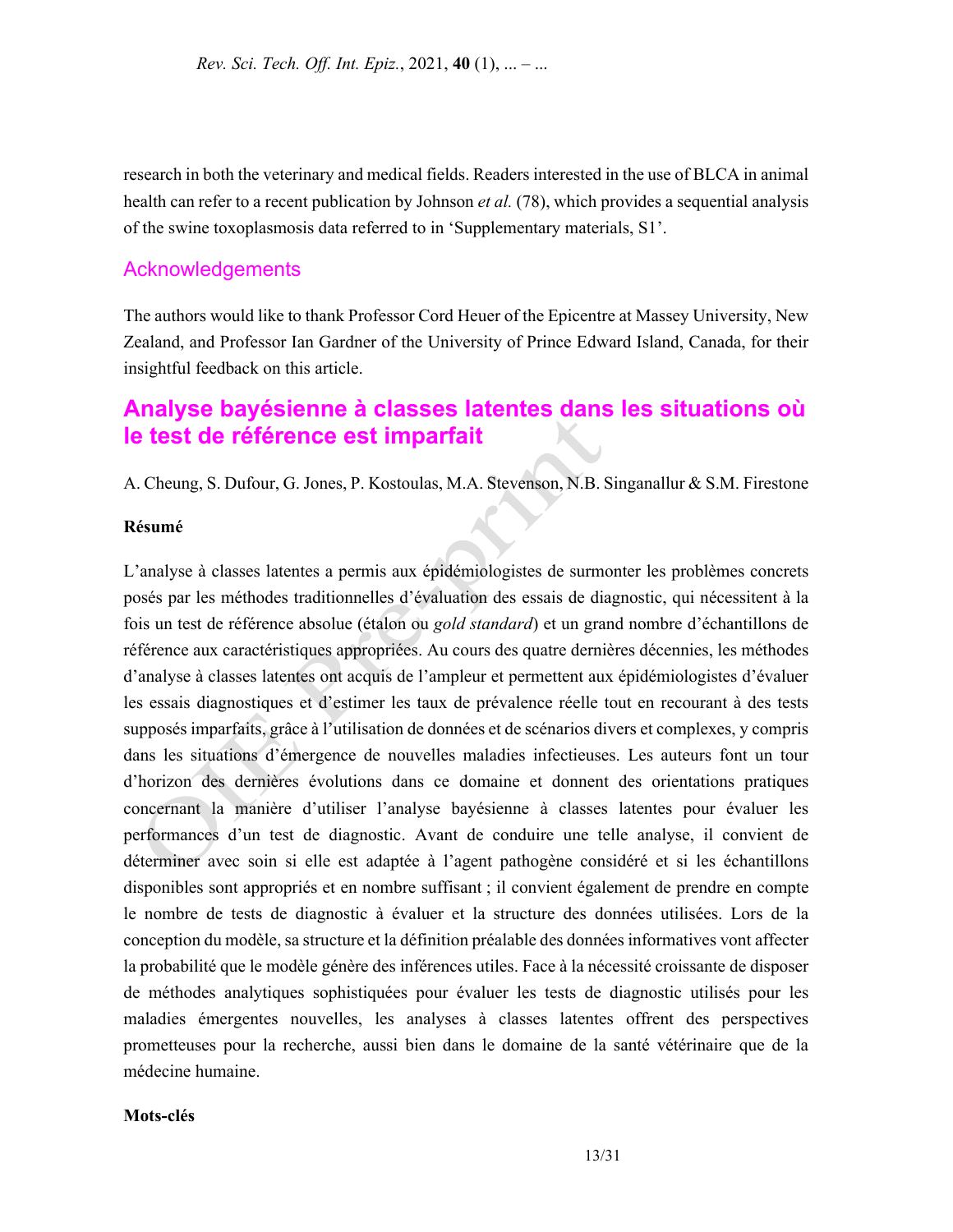Analyse bayésienne à classes latentes – Évaluation des tests de diagnostic – Prévalence – Sensibilité – Spécificité – Test de référence absolue (*gold standard*) – Test imparfait.

# **Análisis bayesiano de clases latentes cuando la prueba de referencia es imperfecta**

A. Cheung, S. Dufour, G. Jones, P. Kostoulas, M.A. Stevenson, N.B. Singanallur & S.M. Firestone

#### **Resumen**

El análisis de clases latentes ha servido a los epidemiólogos para superar las limitaciones prácticas que imponen los métodos tradicionales de evaluación de pruebas de diagnóstico, que requieren a la vez una prueba de diagnóstico que sirva de patrón de referencia perfecto y un gran número de muestras de referencia adecuadas. En los últimos cuatro decenios, los métodos de análisis de clases latentes se han ido ampliando hasta permitir a los epidemiólogos evaluar pruebas de diagnóstico y calcular la prevalencia real empleando pruebas imperfectas ante muy diversas estructuras de datos y situaciones complejas, incluida la aparición de nuevas enfermedades infecciosas. Los autores, tras presentar a grandes líneas los últimos adelantos en cuanto a métodos de análisis de clases latentes, ofrecen indicaciones prácticas para aplicar el análisis bayesiano de clases latentes a la evaluación de pruebas de diagnóstico. Antes de proceder a un análisis bayesiano de este tipo conviene estudiar con detenimiento la idoneidad del método para el patógeno en cuestión, la disponibilidad de muestras apropiadas, el número de pruebas de diagnóstico y la estructura de los datos. A la hora de formular el modelo, la estructura del propio modelo y la especificación de los elementos informativos previos influirán en la probabilidad de poder extraer conclusiones provechosas. Ante la creciente necesidad de disponer de métodos analíticos avanzados con los que evaluar pruebas de diagnóstico de nuevas enfermedades emergentes, el análisis de clases latentes abre un promisorio campo de investigación para las disciplinas veterinarias y médicas.

#### **Palabras clave**

Análisis bayesiano de clases latentes − Especificidad − Evaluación de pruebas de diagnóstico – Patrón de referencia perfecto – Prevalencia − Prueba imperfecta – Sensibilidad.

### **References**

1. Greiner M. & Gardner I.A. (2000). – Epidemiologic issues in the validation of veterinary diagnostic tests. *Prev. Vet. Med.,* **45** (1), 3–22. doi:10.1016/S0167-5877(00)00114-8.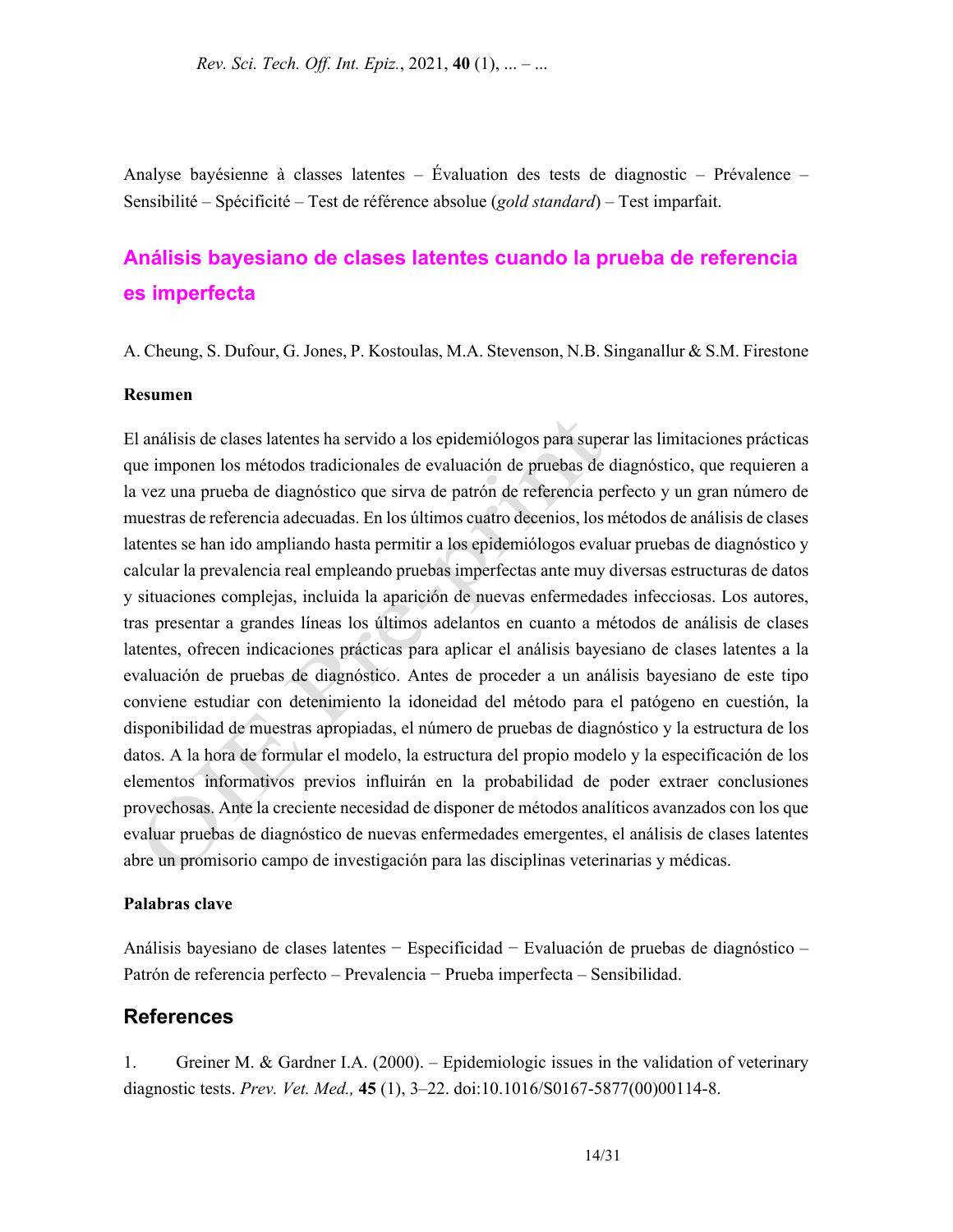2. World Organisation for Animal Health (OIE) (2019). –Principles and methods of validation of diagnostic assays for infectious diseases. Chapter 1.1.6. *In* Manual of Diagnostic Tests and Vaccines for Terrestrial Animals*.* OIE, Paris, France. Available at: www.oie.int/fileadmin/Home/eng/Health\_standards/tahm/1.01.06\_VALIDATION.pdf (accessed on 11 March 2021).

3. Branscum A.J., Gardner I.A. & Johnson W.O. (2005). – Estimation of diagnostic-test sensitivity and specificity through Bayesian modeling. *Prev. Vet. Med.,* **68** (2), 145–163. doi:10.1016/j.prevetmed.2004.12.005.

4. Collins J. & Huynh M. (2014). – Estimation of diagnostic test accuracy without full verification: a review of latent class methods. *Stat. Med.,* **33** (24), 4141–4169. doi:10.1002/sim.6218.

5. Enøe C., Georgiadis M.P. & Johnson W.O. (2000). – Estimation of sensitivity and specificity of diagnostic tests and disease prevalence when the true disease state is unknown. *Prev. Vet. Med.,* **45** (1), 61–81. doi:10.1016/S0167-5877(00)00117-3.

6. Johnson W.O., Gastwirth J.L. & Pearson L.M. (2001). – Screening without a "gold standard": the Hui−Walter paradigm revisited. *Am J. Epidemiol.,* **153** (9), 921–924. doi:10.1093/aje/153.9.921.

7. Joseph L., Gyorkos T.W. & Coupal L. (1995). – Bayesian estimation of disease prevalence and the parameters of diagnostic tests in the absence of a gold standard. *Am. J. Epidemiol.,* **141** (3), 263–272. doi:10.1093/oxfordjournals.aje.a117428.

8. Hui S.L. & Walter S.D. (1980). – Estimating the error rates of diagnostic tests. *Biometrics,*  **36** (1), 167–171. doi:10.2307/2530508.

9. Barnier J. (2020). – Package 'rwos' [computer software]. R package version 0.0.1.

10. Aria M. (2020). – Package 'pubmedR' [computer software]. R package version 0.0.3.

11. Aria M. & Cuccurullo C. (2017). – Bibliometrix: an R-tool for comprehensive science mapping analysis. *J. Informetrics,* **11** (4), 959–975. doi:10.1016/j.joi.2017.08.007.

12. R Core Team (2019). – R: A language and environment for statistical computing. R Foundation for Statistical Computing, Vienna, Austria.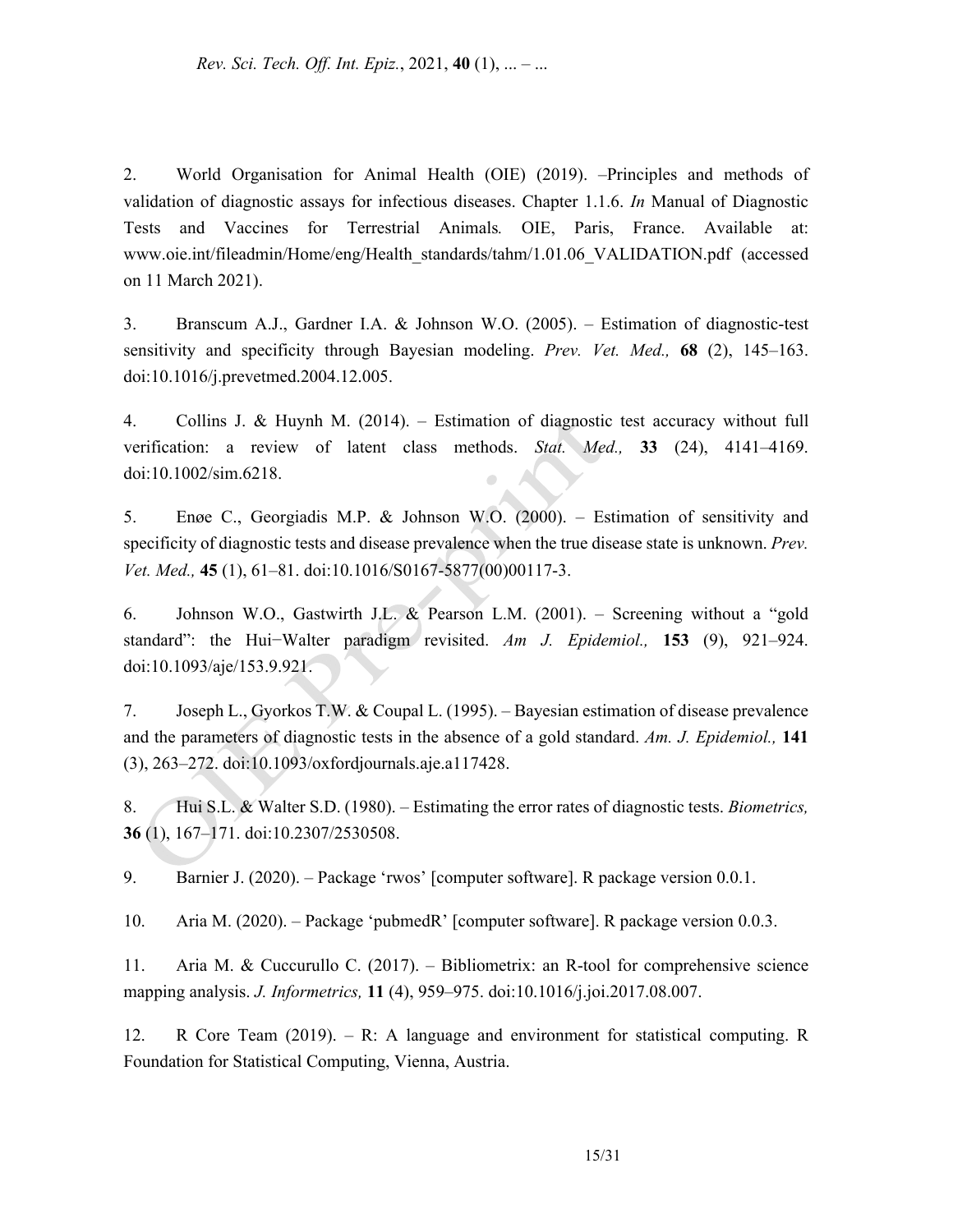13. Kaldor J. & Clayton D. (1985). – Latent class analysis in chronic disease epidemiology. *Stat. Med.,* **4** (3), 327–335. doi:10.1002/sim.4780040312.

14. Geman S. & Geman D. (1984). – Stochastic relaxation, Gibbs distributions, and the Bayesian restoration of images. *IEEE Transact. Pattern Anal. Machine Intell.,* **PAMI-6** (6), 721– 741. doi:10.1109/TPAMI.1984.4767596.

15. Lunn D.J., Thomas A., Best N. & Spiegelhalter D. (2000). – WinBUGS – a Bayesian modelling framework: concepts, structure, and extensibility. *Stat. Comput.,* **10** (4), 325–337. doi:10.1023/A:1008929526011.

16. Rue H., Martino S. & Chopin N. (2009). – Approximate Bayesian inference for latent Gaussian models by using integrated nested Laplace approximations. *J. Roy. Stat. Soc., B (Stat. Methodol.),* **71** (2), 319–392. doi:10.1111/j.1467-9868.2008.00700.x.

17. Dendukuri N. & Joseph L. (2001). – Bayesian approaches to modeling the conditional dependence between multiple diagnostic tests. *Biometrics,* **57** (1), 158–167. doi:10.1111/j.0006- 341X.2001.00158.x.

18. Georgiadis M.P., Johnson W.O., Gardner I.A. & Singh R. (2003). – Correlation-adjusted estimation of sensitivity and specificity of two diagnostic tests. *J. Roy. Stat. Soc., C (Appl. Stat.),*  **52** (1), 63–76. doi:10.1111/1467-9876.00389.

19. Branscum A.J., Johnson W.O., Hanson T.E. & Baron A.T. (2015). – Flexible regression models for ROC and risk analysis, with or without a gold standard. *Stat. Med.,* **34** (30), 3997– 4015. doi:10.1002/sim.6610.

20. Branscum A.J., Johnson W.O., Hanson T.E. & Gardner I.A. (2008). – Bayesian semiparametric ROC curve estimation and disease diagnosis. *Stat. Med.,* **27** (13), 2474–2496. doi:10.1002/sim.3250.

21. Choi Y.-K., Johnson W.O., Collins M.T. & Gardner I.A. (2006). – Bayesian inferences for receiver operating characteristic curves in the absence of a gold standard. *J. Agric. Biol. Environ. Stat.,* **11** (2), 210. doi:10.1198/108571106X110883.

22. Erkanli A., Sung M., Costello E.J. & Angold A. (2006). – Bayesian semi-parametric ROC analysis. *Stat. Med.,* **25** (22), 3905–3928. doi:10.1002/sim.2496.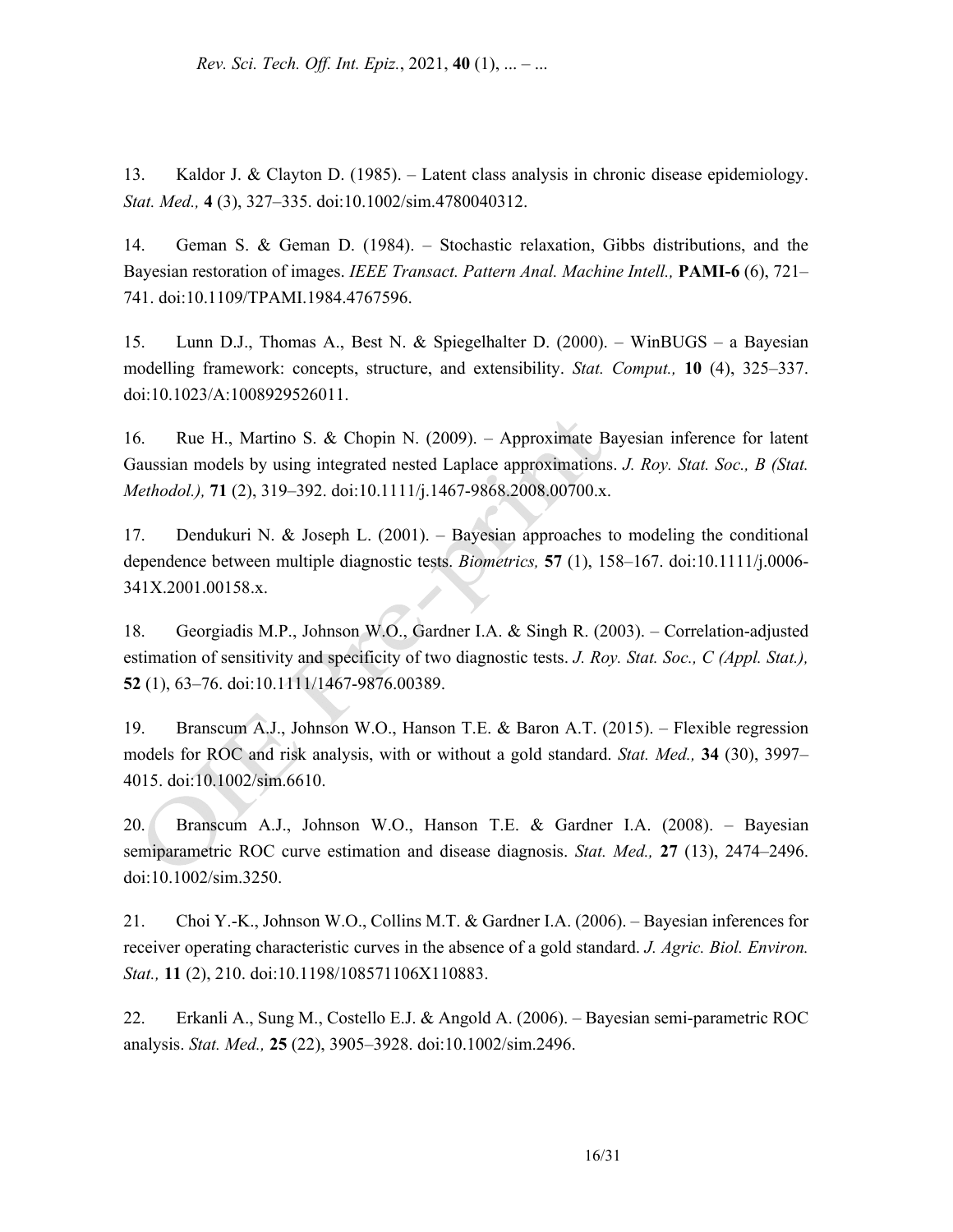23. Jafarzadeh S.R., Johnson W.O., Utts J.M. & Gardner I.A. (2010). – Bayesian estimation of the receiver operating characteristic curve for a diagnostic test with a limit of detection in the absence of a gold standard. *Stat. Med.,* **29** (20), 2090–2106. doi:10.1002/sim.3975.

24. Müller B., Vounatsou P., Ngandolo B.N.R., Diguimbaye-Djaïbe C., Schiller I., Marg-Haufe B., Oesch B., Schelling E. & Zinsstag J. (2009). – Bayesian receiver operating characteristic estimation of multiple tests for diagnosis of bovine tuberculosis in Chadian cattle. *PLOS ONE,* **4** (12), e8215. doi:10.1371/journal.pone.0008215.

25. Wang C., Turnbull B.W., Gröhn Y.T. & Nielsen S.S. (2006). – Estimating receiver operating characteristic curves with covariates when there is no perfect reference test for diagnosis of Johne's disease. *J. Dairy Sci.,* **89** (8), 3038–3046. doi:10.3168/jds.S0022-0302(06)72577-2.

26. Hanson T., Johnson W.O. & Gardner I.A. (2003). – Hierarchical models for estimating herd prevalence and test accuracy in the absence of a gold standard. *J. Agric. Biol. Environ. Stat.,*  **8** (2), 223. doi:10.1198/1085711031526.

27. Stringer L.A., Jones G., Jewell C.P., Noble A.D., Heuer C., Wilson P.R. & Johnson W.O. (2013). – Bayesian estimation of the sensitivity and specificity of individual fecal culture and Paralisa to detect *Mycobacterium avium* subspecies *paratuberculosis* infection in young farmed deer. *J. Vet. Diag. Invest.,* **25** (6), 759–764. doi:10.1177/1040638713505587.

28. Wood C., Muleme M., Tan T., Bosward K., Gibson J., Alawneh J., McGowan M., Barnes T.S., Stenos J., Perkins N., Firestone S.M. & Tozer S. (2019). – Validation of an indirect immunofluorescence assay (IFA) for the detection of IgG antibodies against *Coxiella burnetii* in bovine serum. *Prev. Vet. Med.,* **169**, 104698. doi:10.1016/j.prevetmed.2019.104698.

29. Paul S., Agger J.F., Agerholm J.S. & Markussen B. (2014). – Prevalence and risk factors of *Coxiella burnetii* seropositivity in Danish beef and dairy cattle at slaughter adjusted for test uncertainty. *Prev. Vet. Med.,* **113** (4), 504–511. doi:10.1016/j.prevetmed.2014.01.018.

30. Okura H., Nielsen S.S. & Toft N. (2010). – Prevalence of *Mycobacterium avium* subsp. *paratuberculosis* infection in adult Danish non-dairy cattle sampled at slaughter. *Prev. Vet. Med.,*  **94** (3), 185–190. doi:10.1016/j.prevetmed.2010.01.014.

31. Johnson W.O. & Pearson L.M. (1999). – Dual screening. *Biometrics,* **55** (3), 867–873. doi:10.1111/j.0006-341x.1999.00867.x.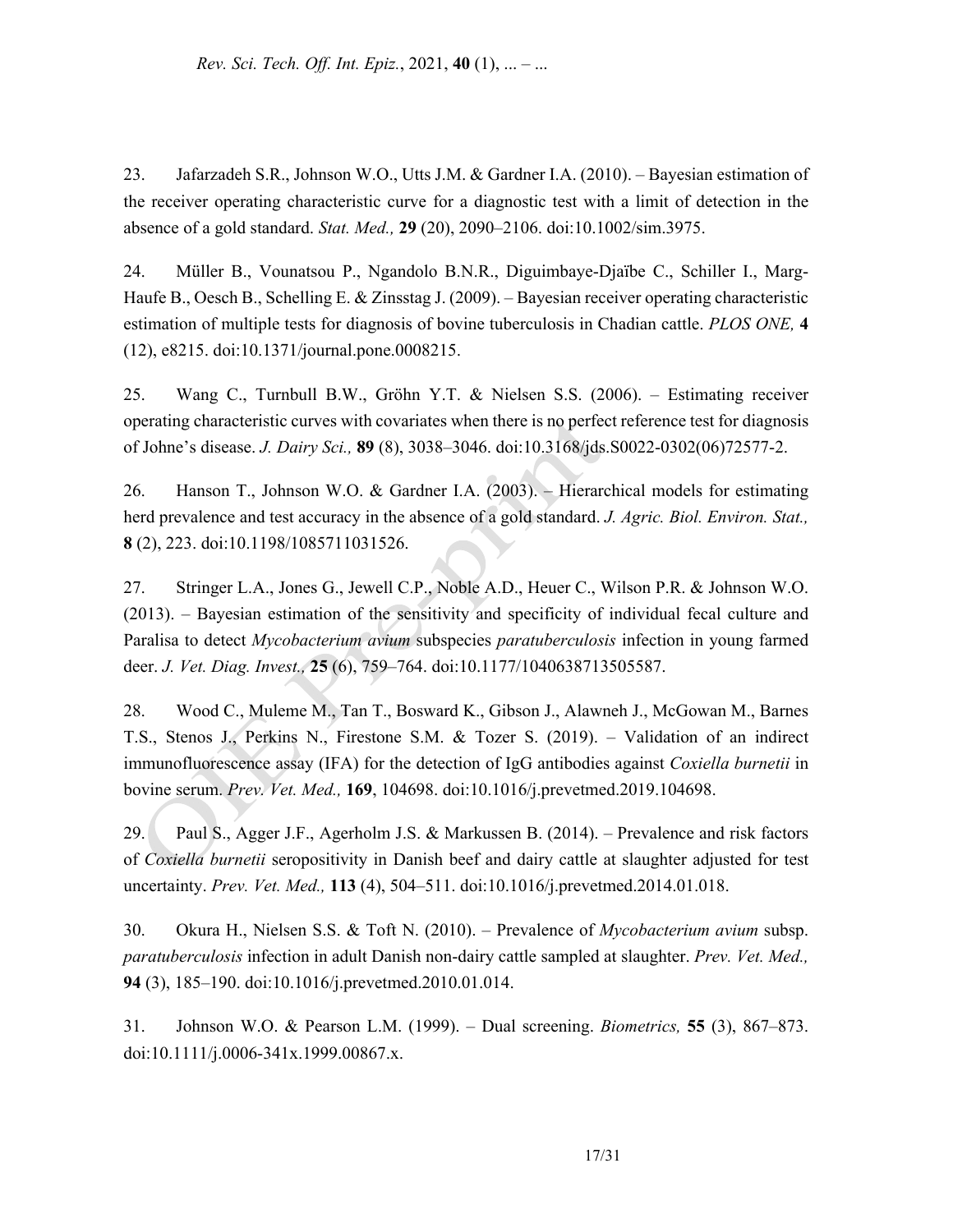32. Hanson T.E., Johnson W.O. & Gastwirth J.L. (2006). – Bayesian inference for prevalence and diagnostic test accuracy based on dual-pooled screening. *Biostatistics,* **7** (1), 41–57. doi:10.1093/biostatistics/kxi039.

33. Dhand N.K., Johnson W.O. & Toribio J.-A.L.M.L. (2010). – A Bayesian approach to estimate OJD prevalence from pooled fecal samples of variable pool size. *J. Agric. Biol. Environ. Stat.,* **15** (4), 452–473. doi: 10.1007/s13253-010-0032-8.

34. World Organisation for Animal Health. (2013). – Principles and methods of validation of diagnostic assays for infectious diseases. Chapter 1.1.2. *In* Manual of Diagnostic Tests and Vaccines for Terrestrial Animals. OIE, Paris, France, 1,404 pp. Available at: https://www.oie.int/doc/ged/d12009.pdf (accessed on 18 March 2021).

35. Bisoffi Z., Pomari E. […] & Silva R. (2020). – Sensitivity, specificity and predictive values of molecular and serological tests for COVID-19: a longitudinal study in Emergency Room. *Diagnostics,* **10** (9), 669. doi:10.3390/diagnostics10090669.

36. Kostoulas P., Eusebi P. & Hartnack S. (2020). – Diagnostic accuracy estimates for COVID-19 RT−PCR and lateral flow immunoassay tests with Bayesian latent class models. Preprint (version 1). *Res. Square.* doi:10.21203/rs.3.rs-33243/v1.

37. Symons R., Beath K., Dangis A., Lefever S., Smismans A., De Bruecker Y. & Frans J. (2021). – A statistical framework to estimate diagnostic test performance for COVID-19. *Clin. Radiol.,* **76** (1), 75. doi:10.1016/j.crad.2020.10.004.

38. Bronsvoort B.M. de C., Anderson J., Corteyn A., Hamblin P., Kitching R.P., Nfon C., Tanya V.N. & Morgan K.L. (2006). – Geographical and age-stratified distributions of foot-andmouth disease virus-seropositive and probang-positive cattle herds in the Adamawa province of Cameroon. *Vet. Rec.,* **159** (10), 299. doi:10.1136/vr.159.10.299.

39. Van Dreumel A.K., Michalski W.P., McNabb L.M., Shiell B.J., Singanallur N.B. & Peck G.R. (2015). – Pan-serotype diagnostic for foot-and-mouth disease using the consensus antigen of nonstructural protein 3B. *J. Clin. Microbiol.,* **53** (6), 1797. doi:10.1128/JCM.03491-14.

40. Cappai S., Sanna G., Loi F., Coccollone A., Marrocu E., Oggiano A., Brundu D., Rolesu S. & Bandino E. (2018). – African swine fever detection on field with antigen rapid kit test. *J. Anim. Sci. Res.,* **2** (3), 8 pp. doi:10.16966/2576-6457.118.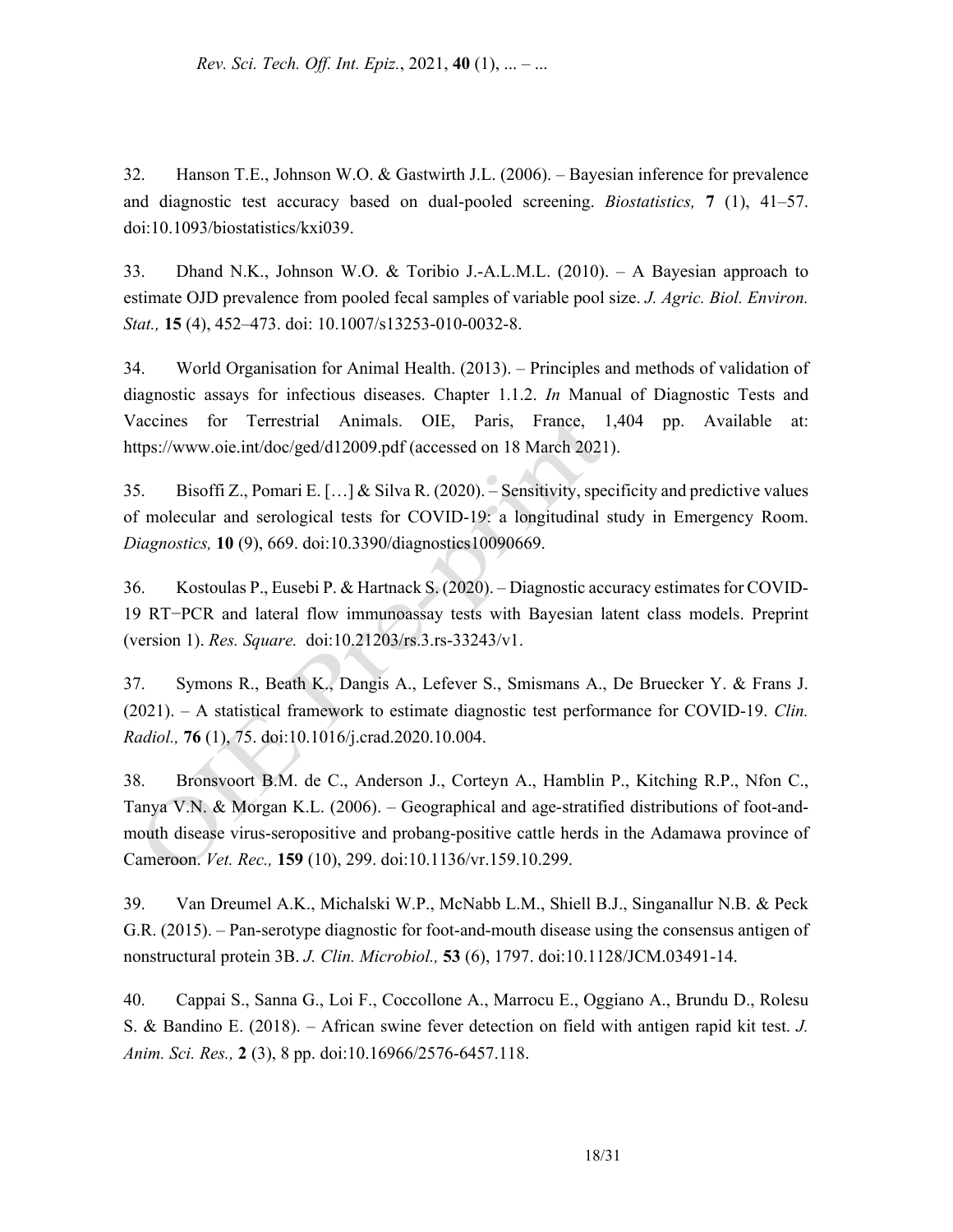41. Comin A., Toft N., Stegeman A., Klinkenberg D. & Marangon S. (2013). – Serological diagnosis of avian influenza in poultry: is the haemagglutination inhibition test really the 'gold standard'? *Influenza Other Respir. Viruses,* **7** (3), 257–264. doi:10.1111/j.1750- 2659.2012.00391.x.

42. Kostoulas P., Nielsen S.S., Branscum A.J., Johnson W.O., Dendukuri N., Dhand N.K., Toft N. & Gardner I.A. (2017). – STARD–BLCM: standards for the reporting of diagnostic accuracy studies that use Bayesian latent class models. *Prev. Vet. Med.,* **138**, 37–47. doi:10.1016/j.prevetmed.2017.01.006.

43. Jones G., Johnson W.O., Hanson T.E. & Christensen R. (2010). – Identifiability of models for multiple diagnostic testing in the absence of a gold standard. *Biometrics,* **66** (3), 855–863. doi:10.1111/j.1541-0420.2009.01330.x.

44. Mahmmod Y.S., Toft N., Katholm J., Grønbæk C. & Klaas I.C. (2013). – Bayesian estimation of test characteristics of real-time PCR, bacteriological culture and California mastitis test for diagnosis of intramammary infections with *Staphylococcus aureus* in dairy cattle at routine milk recordings. *Prev. Vet. Med.,* **112** (3), 309–317. doi:10.1016/j.prevetmed.2013.07.021.

45. Mathevon Y., Foucras G., Falguières R. & Corbiere F. (2017). – Estimation of the sensitivity and specificity of two serum ELISAs and one fecal qPCR for diagnosis of paratuberculosis in sub-clinically infected young-adult French sheep using latent class Bayesian modeling. *BMC Vet. Res.,* **13** (1), 230. doi:10.1186/s12917-017-1145-x.

46. Rahman A.K.M.A., Saegerman C. & Berkvens D. (2016). – Latent class evaluation of three serological tests for the diagnosis of human brucellosis in Bangladesh. *Trop. Med. Hlth,* **44** (1), 32. doi:10.1186/s41182-016-0031-8.

47. King D.P., Madi M., Mioulet V., Wadsworth J., Wright C.F., Valdazo-Gonzalez B., Ferris N.P., Knowles N.J. & Hammond J. (2012). – New technologies to diagnose and monitor infectious diseases of livestock: challenges for sub-Saharan Africa. *Onderstepoort J. Vet. Res*., **79** (2), 456. doi:10.4102/ojvr.v79i2.456.

48. Marmion B. (2009). – A guide to Q fever and Q fever vaccination. CSL Biotherapies*,*  Parkville, Australia, 122 pp.

49. Sethuraman N., Jeremiah S.S. & Ryo A. (2020). – Interpreting diagnostic tests for SARS-CoV-2. *JAMA,* **323** (22), 2249–2251. doi:10.1001/jama.2020.8259.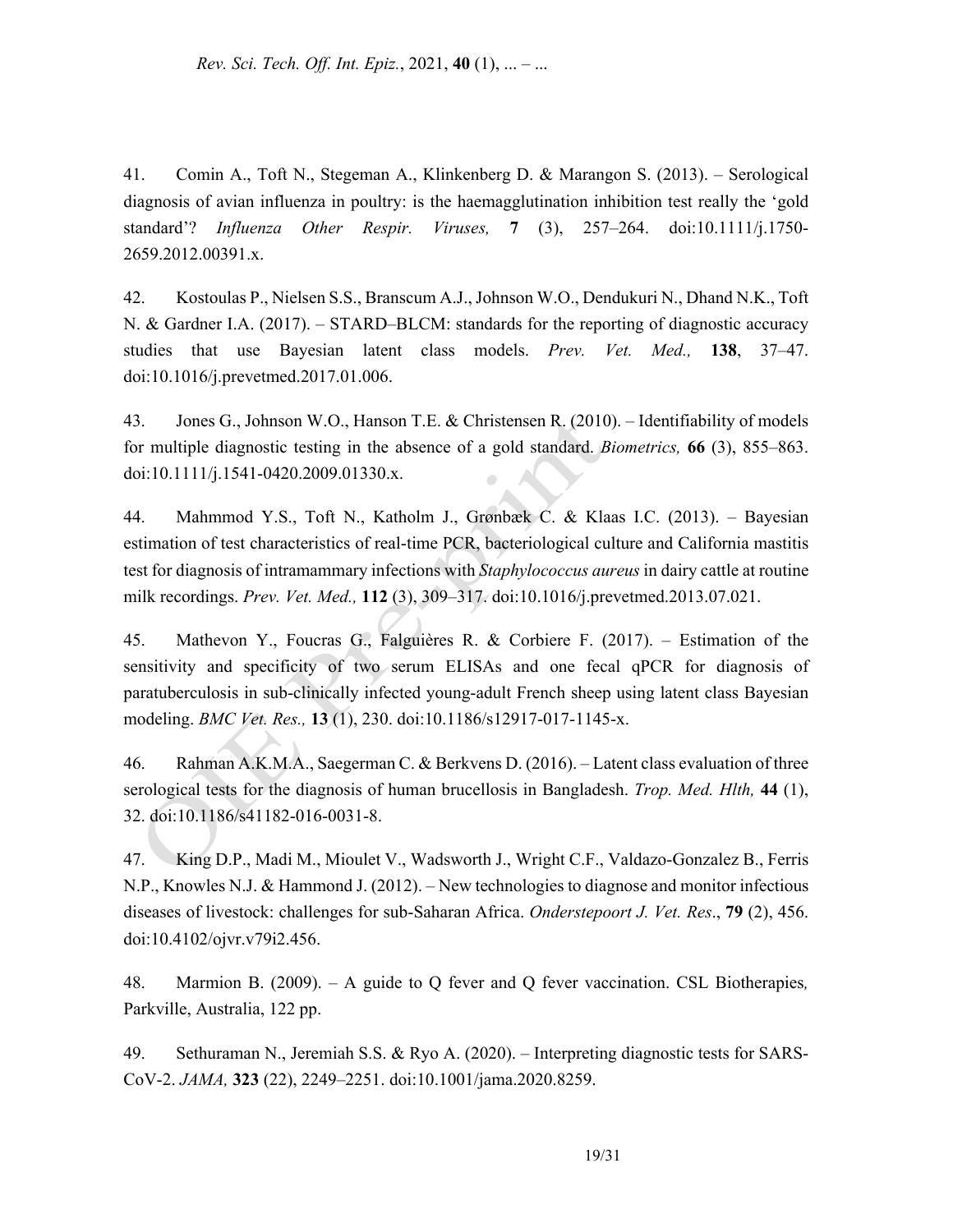50. Lahuerta-Marin A., Milne M.G., McNair J., Skuce R.A., McBride S.H., Menzies F.D., McDowell S.J.W., Byrne A.W., Handel I.G. & Bronsvoort B.M. de C. (2018). – Bayesian latent class estimation of sensitivity and specificity parameters of diagnostic tests for bovine tuberculosis in chronically infected herds in Northern Ireland. *Vet. J.,* **238**, 15–21. doi:10.1016/j.tvjl.2018.04.019.

51. Matope G., Muma J.B., Toft N., Gori E., Lund A., Nielsen K. & Skjerve E. (2011). – Evaluation of sensitivity and specificity of RBT, c-ELISA and fluorescence polarisation assay for diagnosis of brucellosis in cattle using latent class analysis. *Vet. Immunol. Immunopathol.,* **141** (1), 58–63. doi:10.1016/j.vetimm.2011.02.005.

52. Bauman C.A., Jones-Bitton A., Menzies P., Toft N., Jansen J. & Kelton D. (2016). – Prevalence of paratuberculosis in the dairy goat and dairy sheep industries in Ontario, Canada. *Can. Vet. J.,* **57** (2), 169–175. Available at: www.ncbi.nlm.nih.gov/pmc/articles/PMC4712996/ (accessed on 11 March 2021).

53. Fikru R., Andualem Y., Getachew T., Menten J., Hasker E., Merga B., Goddeeris B.M. & Büscher P. (2015). – Trypanosome infection in dromedary camels in eastern Ethiopia: prevalence, relative performance of diagnostic tools and host related risk factors. *Vet. Parasitol.,* **211** (3), 175– 181. doi:10.1016/j.vetpar.2015.04.008.

54. Campe A., Abernethy D., Menzies F. & Greiner M. (2016). – Latent class regression models for simultaneously estimating test accuracy, true prevalence and risk factors for *Brucella abortus*. *Epidemiol. Infect.,* **144** (9), 1845–1856. doi:10.1017/S0950268816000157.

55. Blake A., Njanpop-Lafourcade B.M., Telles J.N., Rajoharison A., Makawa M.S., Agbenoko K., Tamekloe S., Mueller J.E., Tall H., Gessner B.D., Paranhos-Baccalà G. & Moïsi J.C. (2017). – Evaluation of chest radiography, lytA real-time PCR, and other routine tests for diagnosis of community-acquired pneumonia and estimation of possible attributable fraction of pneumococcus in northern Togo. *Epidemiol. Infect.,* **145** (3), 583–594. doi:10.1017/S0950268816002211.

56. Plucinski M.M., Candrinho B., Dimene M., Smith T., Thwing J., Colborn J., Rogier E. & Zulliger R. (2020). – Estimation of malaria-attributable fever in malaria test-positive febrile outpatients in three provinces of Mozambique, 2018. *Am. J. Trop. Med. Hyg.,* **102** (1), 151–155. doi:10.4269/ajtmh.19-0537.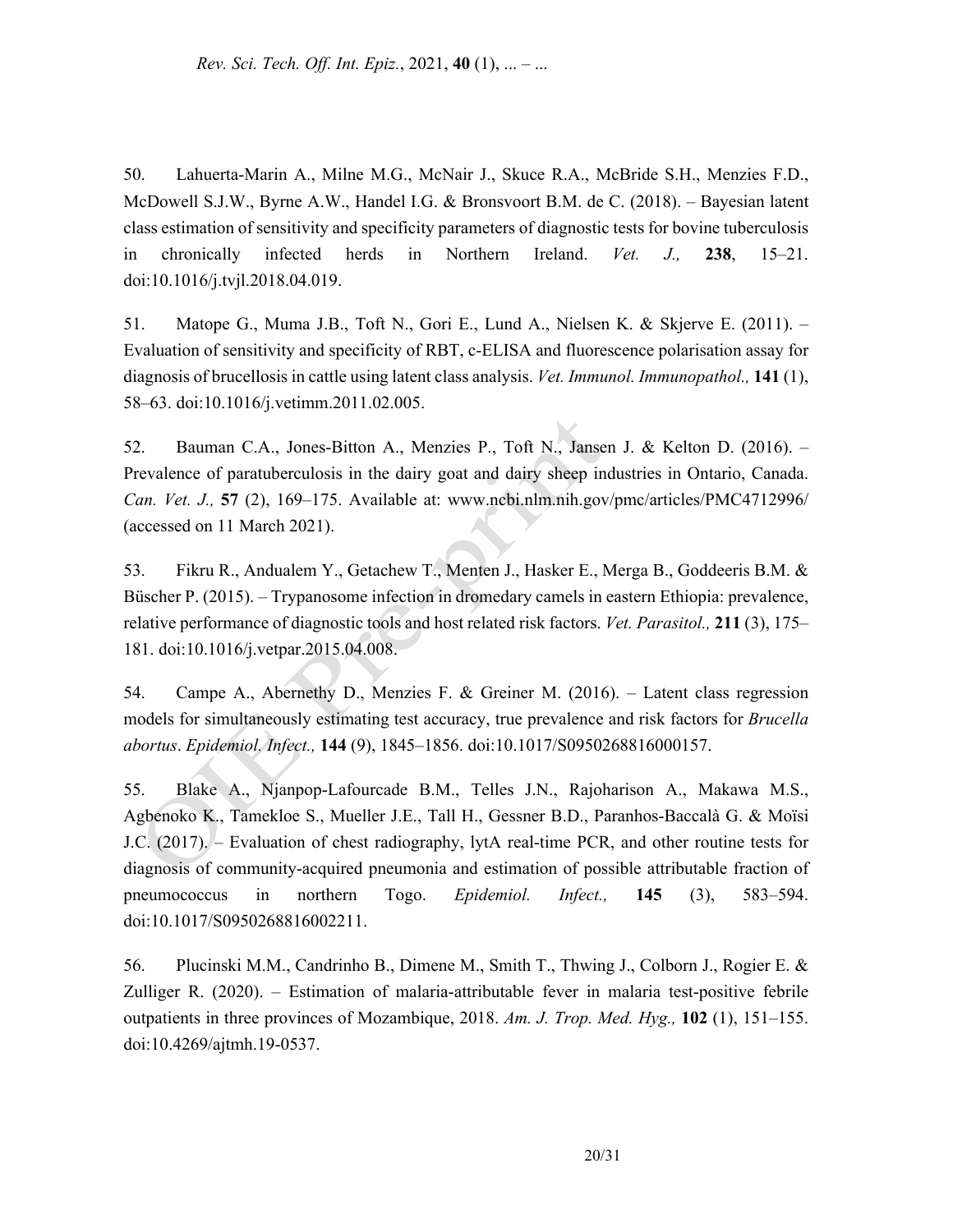57. Caraguel C., Stryhn H., Gagné N., Dohoo I. & Hammell L. (2012). – Use of a third class in latent class modelling for the diagnostic evaluation of five infectious salmon anaemia virus detection tests. *Prev. Vet. Med.,* **104** (1), 165–173. doi:10.1016/j.prevetmed.2011.10.006.

58. Nielsen P.K., Petersen M.B., Nielsen L.R., Halasa T. & Toft N. (2015). – Latent class analysis of bulk tank milk PCR and ELISA testing for herd level diagnosis of *Mycoplasma bovis*. *Prev. Vet. Med.,* **121** (3), 338–342. doi:10.1016/j.prevetmed.2015.08.009.

59. Bauman C.A., Jones-Bitton A., Jansen J., Kelton D. & Menzies P. (2016). – Evaluation of fecal culture and fecal RT−PCR to detect *Mycobacterium avium* ssp. *paratuberculosis* fecal shedding in dairy goats and dairy sheep using latent class Bayesian modeling. *BMC Vet. Res.,* **12** (1), 212. doi:10.1186/s12917-016-0814-5.

60. World Organisation for Animal Health (OIE) (2019). –Collection, submission and storage of diagnostic specimens. Chapter 1.1.2. *In* Manual of Diagnostic Tests and Vaccines for Terrestrial Animals. OIE, Paris, France, 1,833 pp. Available at: www.oie.int/fileadmin/Home/eng/Health\_standards/tahm/1.01.02\_COLLECTION\_DIAG\_SPEC IMENS.pdf (accessed on 11 March 2021).

61. Stevenson M., Nunes T., Sanchez J., Thornton R., Reiczigel J., Robison-Cox J. & Sebastiani P. (2013). – epiR: an R package for the analysis of epidemiological data [computer software]. R package version 0.9-43.

62. Branscum A.J., Johnson W.O. & Gardner I.A. (2007). – Sample size calculations for studies designed to evaluate diagnostic test accuracy. *J. Agric. Biol. Environ. Stat.,* **12** (1), 112. doi:10.1198/108571107X177519.

63. Su C.-L., Gardner I.A. & Johnson W.O. (2007). – Bayesian estimation of cluster-level test accuracy based on different sampling schemes. *J. Agric. Biol. Environ. Stat.,* **12** (2), 250. doi:10.1198/108571107X198895.

64. Wood C., Perkins N.R., Tozer S.J., Johnson W., Barnes T.S., McGowan M., Gibson J.S., Alawneh J., Firestone S.M. & Woldeyohannes S.M. (2021). – Prevalence and spatial distribution of *Coxiella burnetii* seropositivity in northern Australian beef cattle adjusted for diagnostic test uncertainty. *Prev. Vet. Med*., **189**, 105282. doi:10.1016/j.prevetmed.2021.105282.

65. Branscum A.J., Gardner I.A. & Johnson W.O. (2004). – Bayesian modeling of animal- and herd-level prevalences. *Prev. Vet. Med.,* **66** (1), 101–112. doi:10.1016/j.prevetmed.2004.09.009.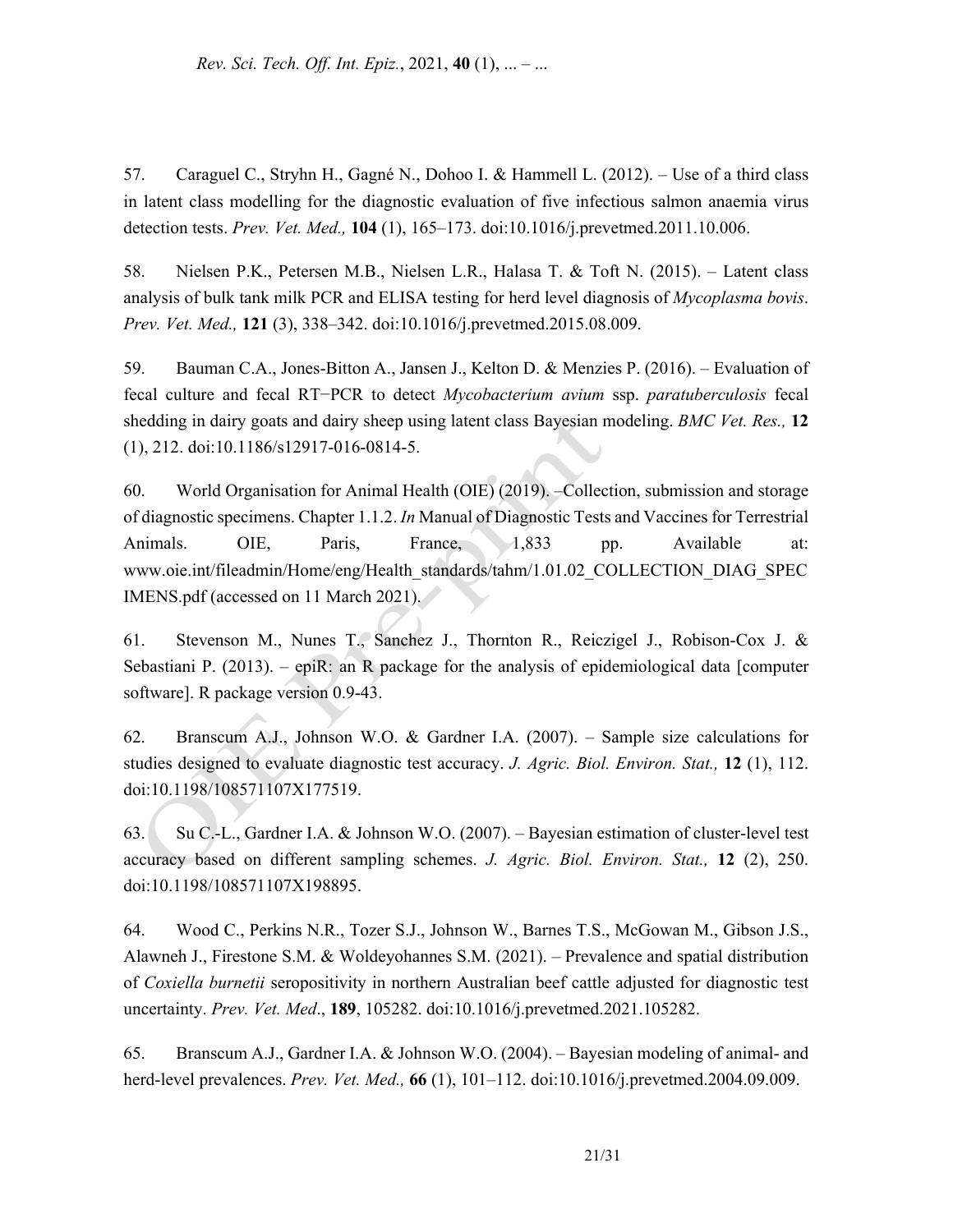66. Dendukuri N., Hadgu A. & Wang L. (2009). – Modeling conditional dependence between diagnostic tests: a multiple latent variable model. *Stat. Med.,* **28** (3), 441–461. doi:10.1002/sim.3470.

67. Ron-Román J., Ron-Garrido L., Abatih E., Celi-Erazo M., Vizcaíno-Ordóñez L., Calva-Pacheco J., González-Andrade P., Berkvens D., Benítez-Ortíz W., Brandt J., Fretin D. & Saegerman C. (2019). – Bayesian evaluation of three serological tests for detecting antibodies against *Brucella* spp. among humans in the northwestern part of Ecuador. *Am. J. Trop. Med. Hyg.,*  **100** (6), 1312–1320. doi:10.4269/ajtmh.18-0622.

68. Wang Z., Dendukuri N., Zar H.J. & Joseph L. (2017). – Modeling conditional dependence among multiple diagnostic tests. *Stat. Med.,* **36** (30), 4843–4859. doi:10.1002/sim.7449.

69. Spiegelhalter D.J., Best N.G., Carlin B.P. & Van Der Linde A. (2002). – Bayesian measures of model complexity and fit. *J. Roy. Stat. Soc., B (Stat. Methodol.),* **64** (4), 583–639. doi:10.1111/1467-9868.00353.

70. Lunn D., Jackson C., Best N., Thomas A. & Spiegelhalter D. (2012). – The BUGS book: a practical introduction to Bayesian analysis. CRC Press, Boca Raton, United States of America, 399 pp.

71. Kostoulas P. (2018). – PriorGen: generates prior distributions for proportions [computer software]. R 364 Package.

72. Christensen R., Johnson W., Branscum A. & Hanson T.E. (2011). – Bayesian ideas and data analysis: an introduction for scientists and statisticians. CRC Press, Boca Raton, United States of America, 516 pp.

73. Muma J.B., Toft N., Oloya J., Lund A., Nielsen K., Samui K. & Skjerve E. (2007). – Evaluation of three serological tests for brucellosis in naturally infected cattle using latent class analysis. *Vet. Microbiol.,* **125** (1), 187–192. doi:10.1016/j.vetmic.2007.05.012.

74. Gelman A. & Rubin D.B. (1992). – Inference from iterative simulation using multiple sequences. *Stat. Sci.,* **7** (4), 457–472. doi:10.1214/ss/1177011136.

75. Plummer M., Best N., Cowles K. & Vines K. (2006). – Package 'coda' [computer software]. R package version 0.19-4.

76. Curtis S.M., Goldin I. & Evangelou E. (2018). – Package 'mcmcplots' [computer software]. R package version 0.4.3.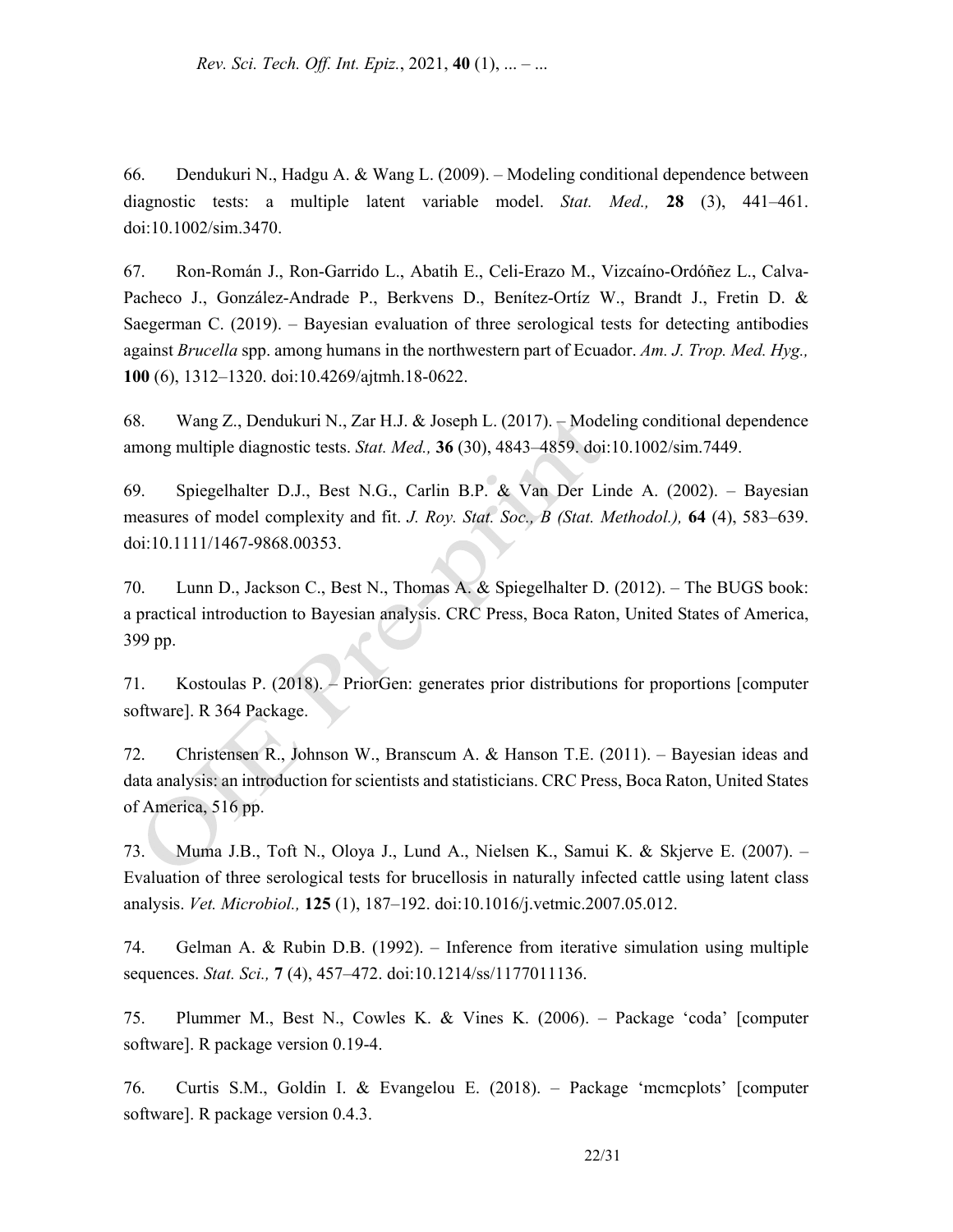*Rev. Sci. Tech. Off. Int. Epiz.*, 2021, **40** (1), ... – ...

**ENTERN** 

77. Meredith M. & Kruschke J. (2020). – 'HDInterval: highest (posterior) density intervals' [computer software]. R package version 0.2.2.

78. Johnson W., Jones G. & Gardner I. (2019). – Gold standards are out and Bayes is in: implementing the cure for imperfect reference tests in diagnostic accuracy studies. *Prev. Vet. Med.,*  **167**, 113−127. doi:10.1016/j.prevetmed.2019.01.010.

79. University of California Davis Graduate Group in Epidemiology (2000–2006). – Glossary of epidemiological terms. Available at: https://epi.vet.unimelb.edu.au/Courses/EITV\_Yarra\_Dx\_tests\_Mar-2019/.

23/31

\_\_\_\_\_\_\_\_\_\_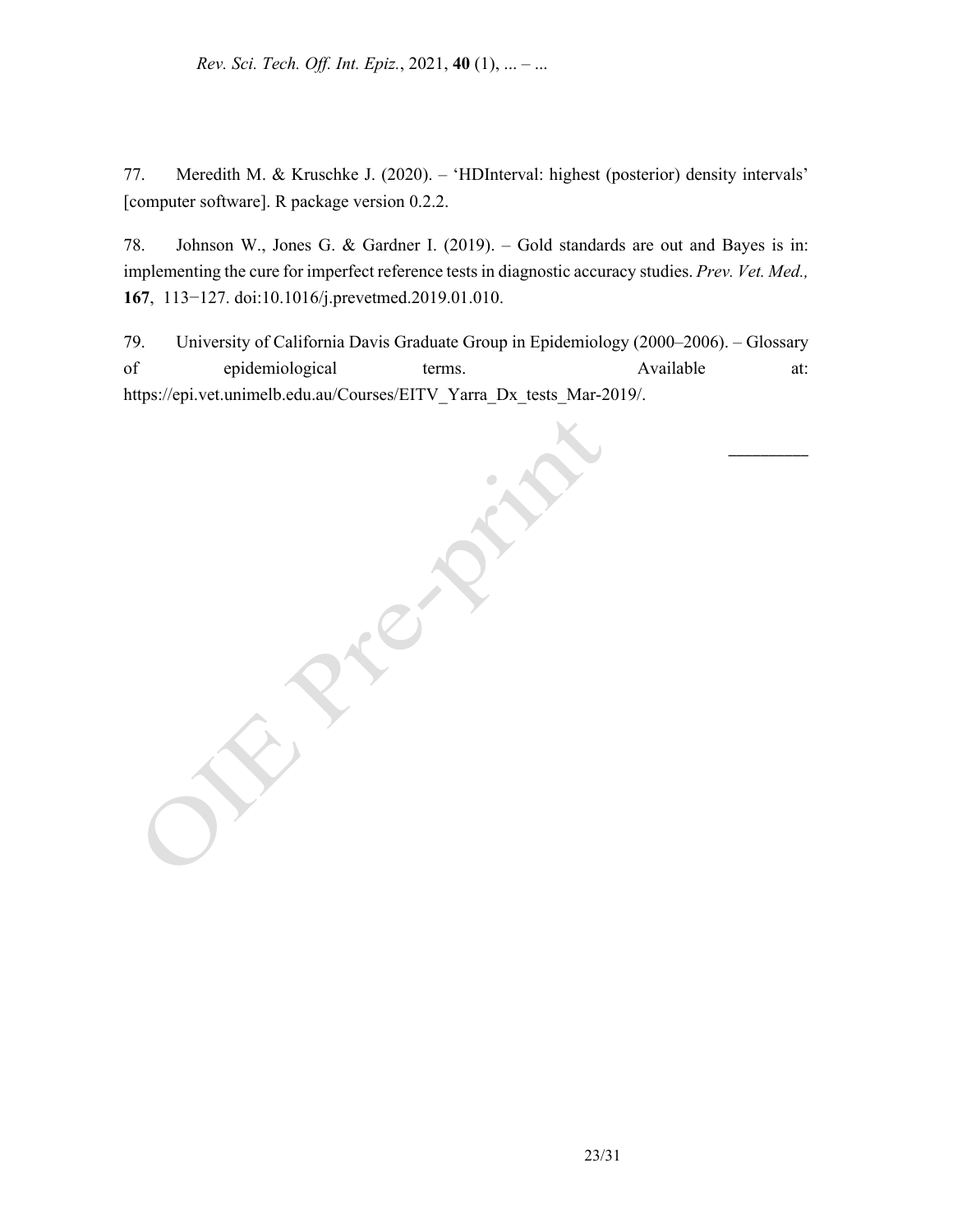### **Table I**

#### **Study design parameters that are likely to result in an identifiable model**

For a Bayesian latent class analysis model to be identifiable, the number of degrees of freedom (*df*) provided by the data must be more than or equal to the number of model parameters (*np*). Although this condition does not guarantee model identifiability, the inclusion of informative priors can allow for useful inferences to be drawn even if the model is not identifiable. As the number of tests (*k*) and populations (*p*) increase, fewer informative priors are likely to be required for an identifiable model

 $\odot$ 

|                | diagnostic test |                         | Total numbe Number of cor Number of po Number of unkr Number of Number of in |                |                                  |
|----------------|-----------------|-------------------------|------------------------------------------------------------------------------|----------------|----------------------------------|
| $\mathbf 1$    | $\pmb{0}$       | $\mathbf 1$             | 3                                                                            |                | $\overline{\mathbf{c}}$          |
| $\mathbf 1$    | $\pmb{0}$       | $\overline{2}$          | $\overline{4}$                                                               | $\overline{c}$ | $\overline{c}$                   |
| $\mathbf 1$    | $\pmb{0}$       | 3                       | 5                                                                            | $\mathfrak{Z}$ | $\overline{2}$                   |
| $\overline{2}$ | $\pmb{0}$       | $\overline{\mathbf{1}}$ | 5                                                                            | $\mathfrak{Z}$ | $\overline{2}$                   |
| $\sqrt{2}$     | $\overline{0}$  | $\overline{c}$          | 6                                                                            | 6              | $\pmb{0}$                        |
| $\sqrt{2}$     | $\overline{2}$  | $\overline{c}$          | 8                                                                            | 6              | $\overline{c}$                   |
| $\overline{c}$ | 0               | 3                       | $\overline{7}$                                                               | 9              | $\pmb{0}$                        |
| 3              | $\mathbf 0$     | $\mathbf 1$             | $\overline{7}$                                                               | $\overline{7}$ | $\pmb{0}$                        |
| 3              | $\pmb{0}$       | $\overline{c}$          | 8                                                                            | 14             | $\pmb{0}$                        |
| 3              | $\overline{2}$  | $\overline{c}$          | $10$                                                                         | 14             | $\pmb{0}$                        |
| 3              | 3               | $\overline{\mathbf{c}}$ | 14                                                                           | 14             | $\pmb{0}$                        |
| 3              | $\pmb{0}$       | $\sqrt{3}$              | 9                                                                            | 21             | $\pmb{0}$                        |
| $\pmb{k}$      | 0               | р                       | $2k+p$                                                                       |                | $(2^k - 1)p$ If $df < np$ , then |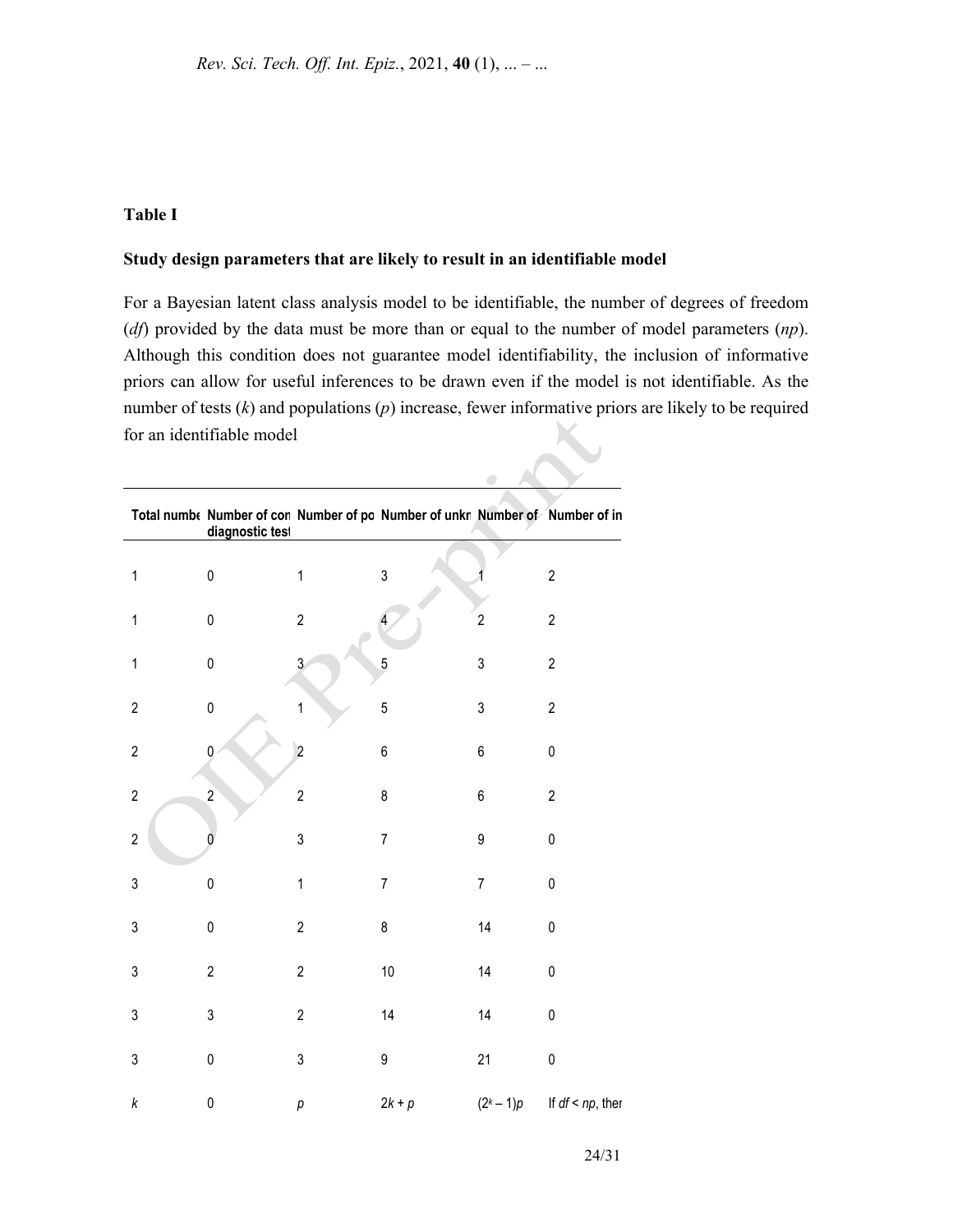### *k d p*  $2k + p + d(d-1) (2^k - 1)p$  If  $df < np$ , then

\* For conditionally dependent tests, only pair-wise covariance terms are considered in this table

\*\* Minimum number of informative priors needed for useful inference

**Elements**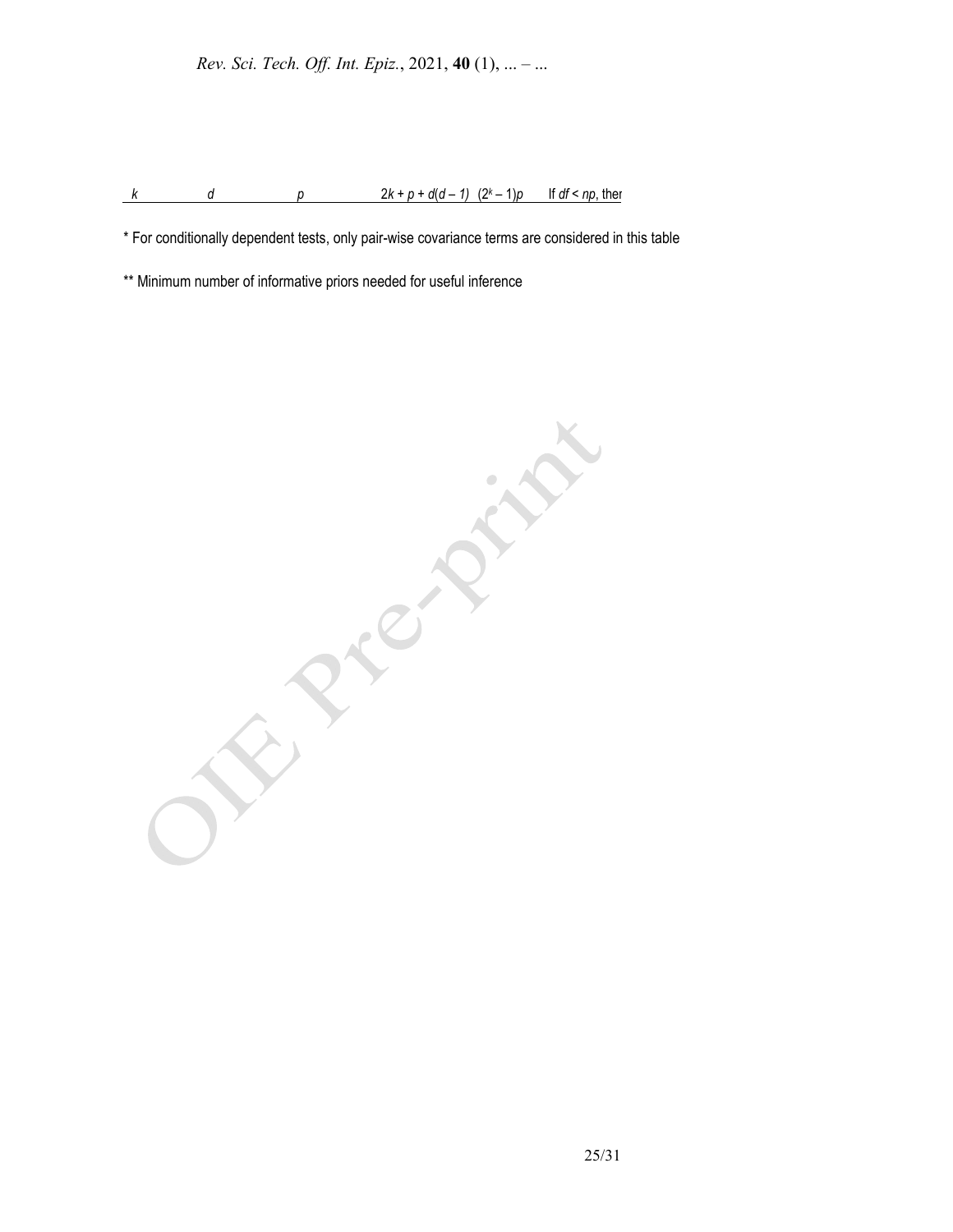

### **Fig. 1**

the contract of the contract of the

**A hierarchical approach to prevalence estimation, with the probability that each level of hierarchy is infected and an animal-level prevalence (with mean μ and variability ψ given only for infected herds)**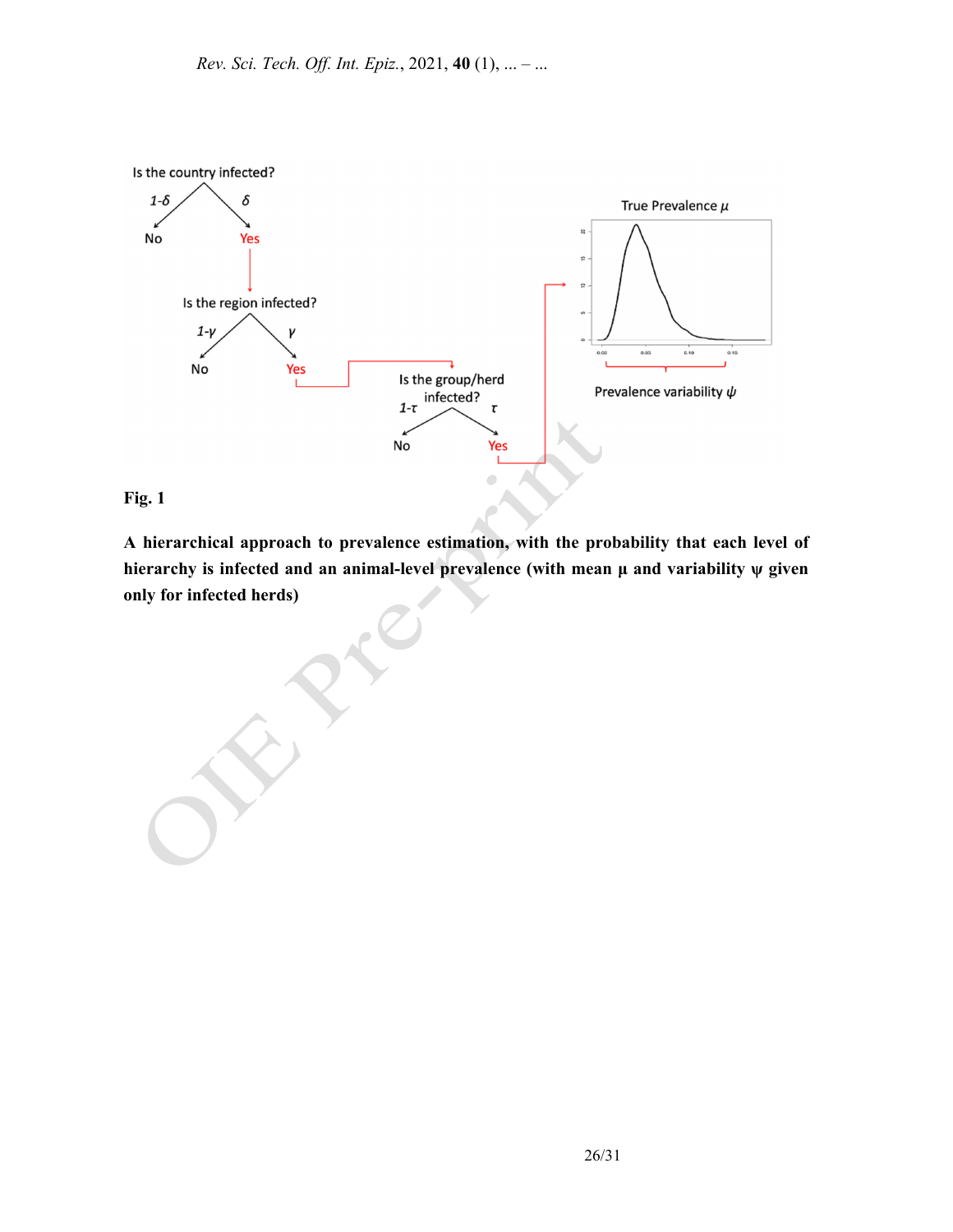

## **Fig. 2**

## **Frequency histogram of the number of peer-reviewed articles published on latent class analysis when there is an imperfect reference test**

These data were based on a Web of Science and PubMed search targeting articles published since 1 January 1980 (Web of Science and PubMed search conducted on 15 January 2021). A total of 5,362 articles were obtained. Select key events and landmark articles for this field of research are indicated, with details given in (8), (14), (15), (17), (26), (34) and (42).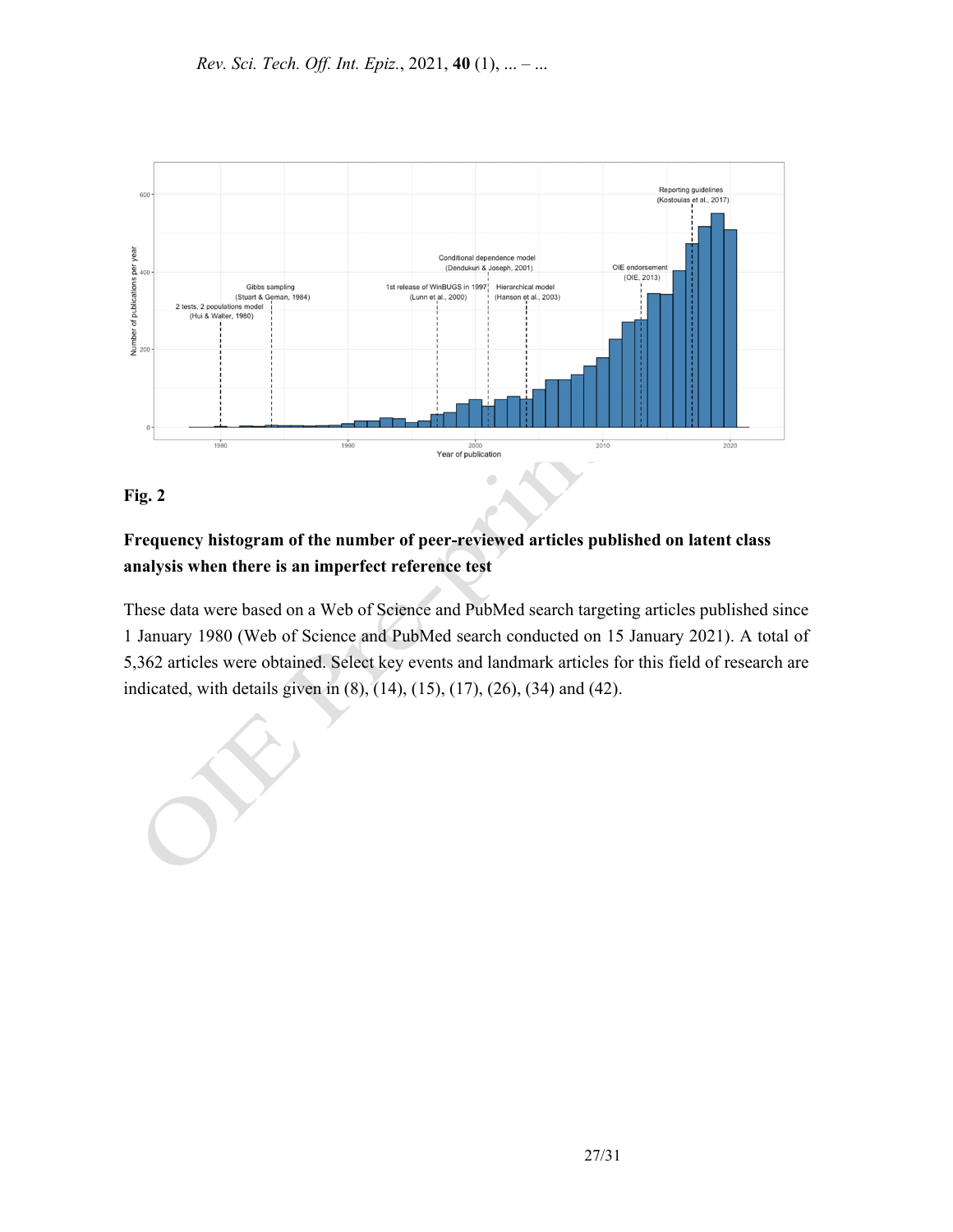



# **Line plot of the number of published articles on latent class analysis when there is an imperfect reference test, by journal, per five-year period**

List of articles obtained by a Web of Science and PubMed search, targeting articles published since 1 January 1980 (Web of Science and PubMed search conducted on 15 January 2021)

\* *PLoS One* was launched in 2006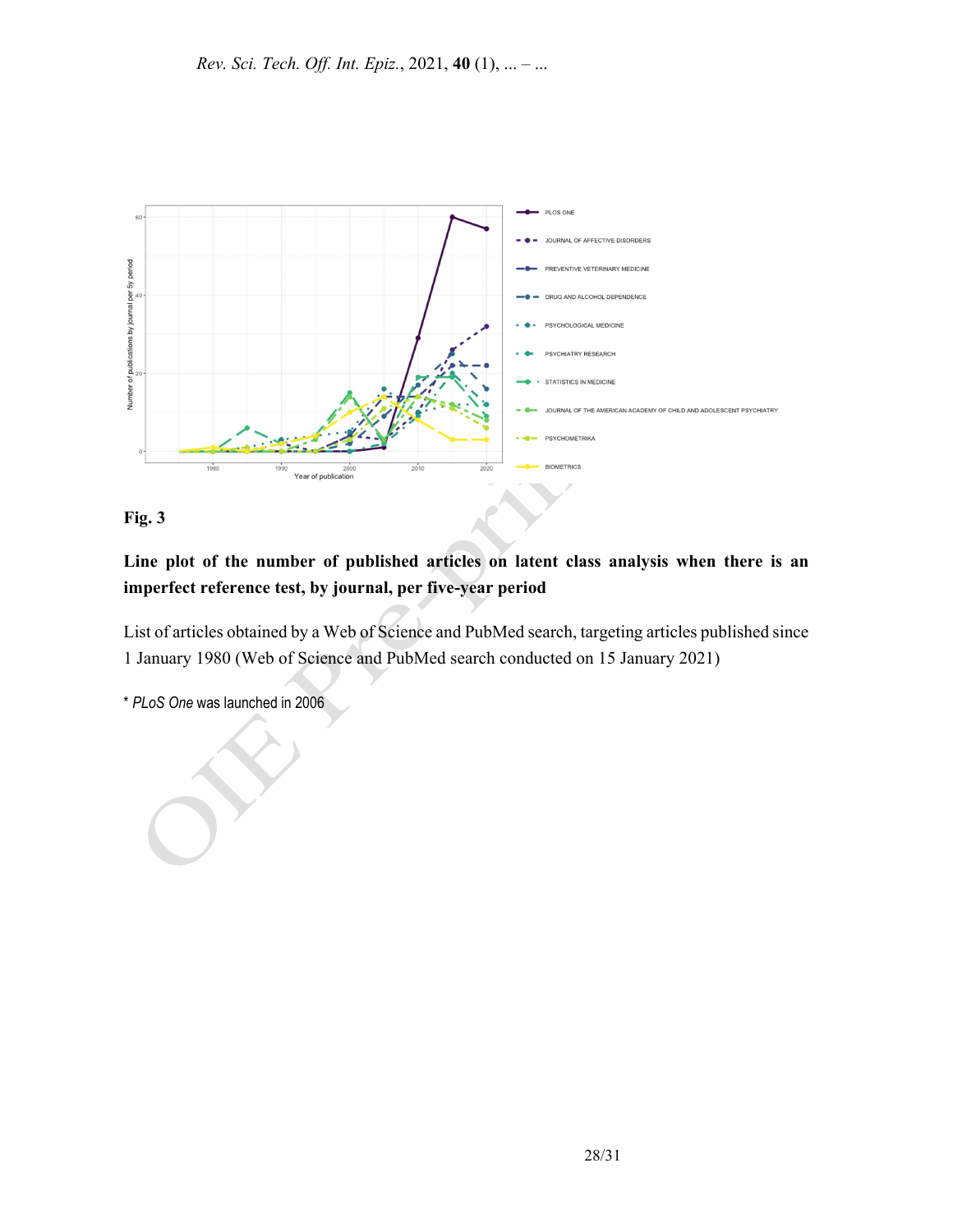# **Appendix 1**

# **Glossary**

## **Apparent (test) prevalence (AP)**

The probability that a randomly selected unit of analysis has a positive test result. The apparent prevalence is a function of the true prevalence (TP, defined below), diagnostic sensitivity (DSe), and diagnostic specificity (DSp) as shown in the following equation:

 $AP = TP \times DSe + (1 - TP)(1 - DSp).$ 

## **Bayesian analysis**

The process by which prior uncertainty about a quantity or quantities is formally described and, through the application of Bayes' Theorem, updated after observing data. The Bayesian method reflects that all uncertainty must be described by probability and that probability laws must be obeyed in order to produce coherent statistical inferences.

## **Conditional independence of tests**

Two tests are conditionally independent when the sensitivity (or specificity) of one test does not depend on whether the results of another test are positive or negative among infected (or noninfected) individuals.

## **Frequentist analysis**

A type of statistical analysis that draws conclusions based only on the sampling distribution of the observed data. For binomial data, this is the frequency or proportion of positive (negative) test results.

## **Latent class (mixture) model**

A statistical model that does not rely on the assumption of a perfect reference (gold standard) test, but instead estimates the accuracy of candidate test(s) based on the combination of observed test outcome data, prior knowledge of test accuracy and prior knowledge of disease prevalence in the population(s) of interest. In a Bayesian latent class model, prior knowledge about the performance of the reference test and the candidate test can be incorporated into the analysis.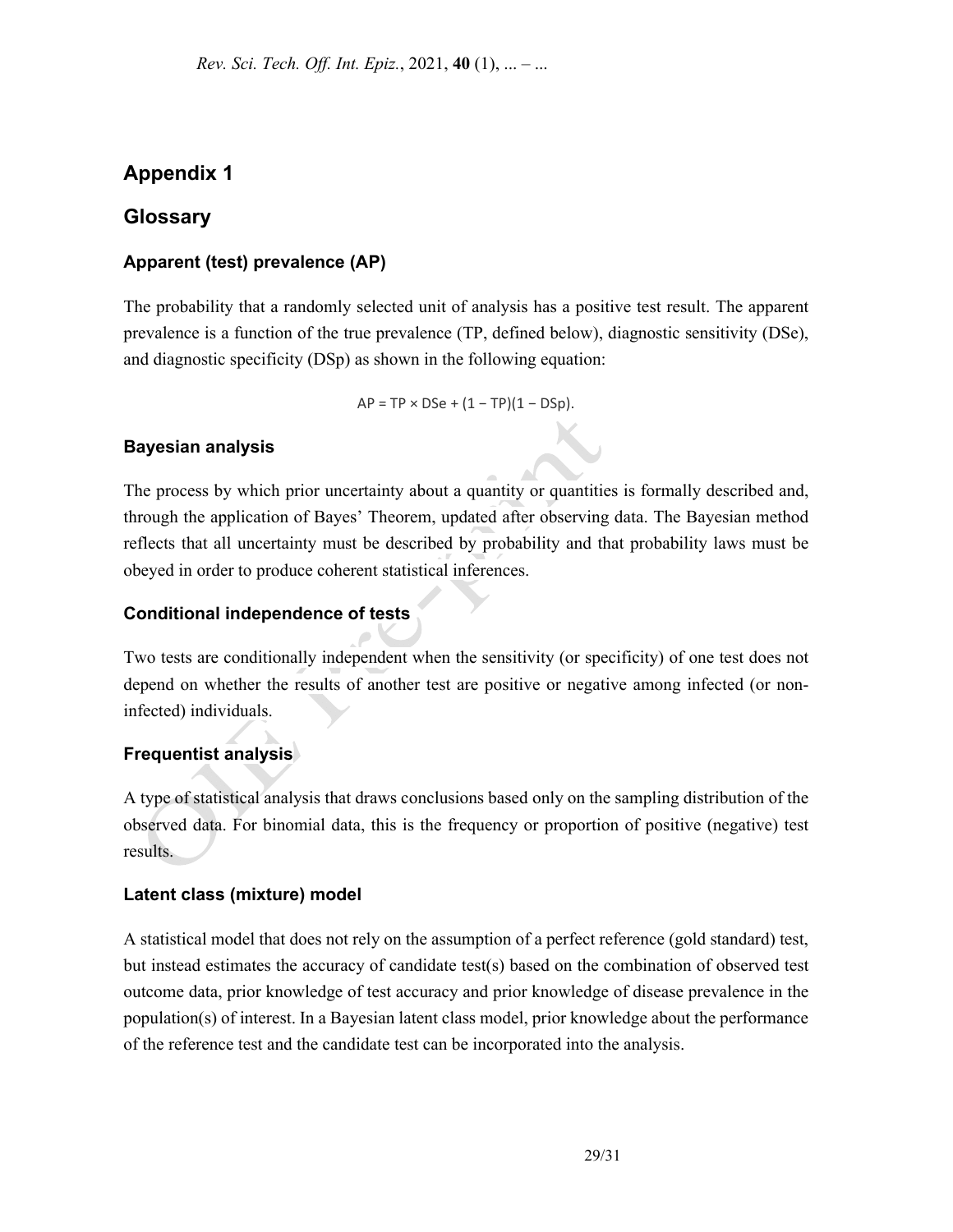## **Likelihood**

The joint probability or density of observing the data that were actually seen, regarded as a function of all the unknown parameters.

## **Model identifiability**

A model is considered identifiable if it is possible to infer the true values of all of the unknown parameters after obtaining a sufficiently large number of observations from the model. Lack of model identifiability can be resolved by inclusion of informative priors about one or more parameters in the model.

## **Posterior distribution**

A probability distribution that reflects uncertainty about a parameter or parameters of interest, after combining scientific information with observed data, using Bayes' theorem.

## **Prevalence or true prevalence**

Estimate of the proportion of infected animals in a population at one given point in time, not to be confused with incidence.

## **Prior (prior distribution)**

A probability distribution reflecting previous experimental data or scientific judgement that provides the basis for a Bayesian statistical model. When appropriately combined with the observed data, the prior is 'updated' to provide the posterior distribution, which is used to make inferences and draw conclusions.

*Glossary definitions were adapted from the OIE* Manual of Diagnostic Tests and Vaccines for Terrestrial Animals *(2) and from online resources from the University of California, Davis, Department of Medicine and Epidemiology (79).*